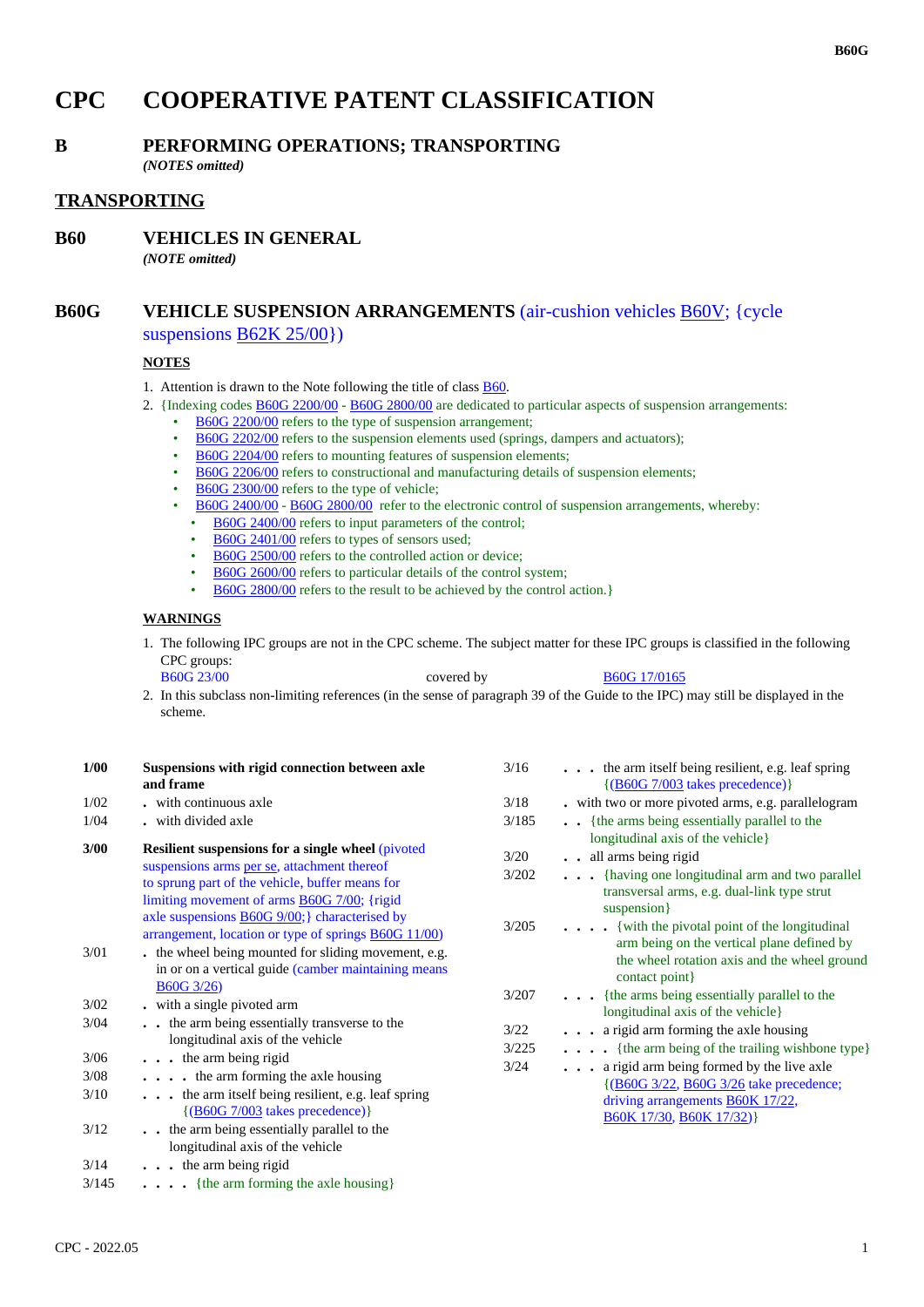| 3/26  | • Means for maintaining substantially-constant                                                              |
|-------|-------------------------------------------------------------------------------------------------------------|
|       | wheel camber during suspension movement                                                                     |
|       | {; Means for controlling the variation                                                                      |
|       | of the wheel position during suspension                                                                     |
|       | movement (B60G 3/202, B60G 3/22,                                                                            |
|       | B60G 7/003, B60G 7/006 take precedence;<br>means for adjusting camber, castor, or toe-in                    |
|       | B62D 17/00)                                                                                                 |
| 3/265 | {with a strut cylinder contributing to the<br>$\ddot{\phantom{a}}$                                          |
|       | suspension geometry by being linked to the                                                                  |
|       | wheel support via an articulation}                                                                          |
| 3/28  | at least one of the arms itself being resilient, e.g.<br>leaf spring {(B60G 7/003 takes precedence)}        |
| 3/285 | {the arm being essentially parallel to the<br>longitudinal axis of the vehicle}                             |
| 5/00  |                                                                                                             |
|       | Resilient suspensions for a set of tandem wheels or<br>axles having interrelated movements                  |
| 5/005 | {the wheels being fixed on a non-pivotal structure,                                                         |
|       | e.g. a sliding mount}                                                                                       |
| 5/01  | . the set being characterised by having more than two                                                       |
|       | successive axles                                                                                            |
| 5/02  | - mounted on a single pivoted arm $\{$ , e.g. the arm                                                       |
|       | being rigid}                                                                                                |
| 5/025 | {the arm being transverse to the longitudinal axis                                                          |
|       | of the vehicle }                                                                                            |
| 5/03  | . . the arm itself being resilient, e.g. a leafspring                                                       |
|       | (B60G 5/053 takes precedence)                                                                               |
| 5/04  | . with two or more pivoted arms, the movements of<br>which are resiliently interrelated $\{, e.g.$ the arms |
|       | being rigid}                                                                                                |
| 5/043 | {the arms being transverse to the longitudinal axis                                                         |
|       | of the vehicle}                                                                                             |
| 5/047 | . . at least one arm being resilient, e.g. a leafspring                                                     |
|       | (B60G 5/053 takes precedence)                                                                               |
| 5/053 | a leafspring being used as equilibration unit<br>$\ddot{\phantom{0}}$                                       |
|       | between two axle-supporting units                                                                           |
| 5/06  | . . the arms turning on a common pivot {, e.g. being<br>rigid}                                              |
| 5/065 | {at least one arm being resilient}                                                                          |
| 7/00  | Pivoted suspension arms; Accessories thereof                                                                |
|       | (means for maintaining substantially constant wheel                                                         |
|       | camber during suspension movement <b>B60G</b> 3/26;                                                         |
|       | {articulations for wheels <b>B60G 5/00</b> ; leaf spring                                                    |
|       | attaching means <b>B60G</b> 11/10, <b>B60G</b> 11/12; trailing                                              |
|       | arm twist beam axle attaching means <b>B60G 21/052</b> ;                                                    |
|       | articulations in general F16C})                                                                             |
| 7/001 | • {Suspension arms, e.g. constructional features<br>(B60G 7/006 takes precedence) }                         |
| 7/003 | {of adjustable length}<br>$\ddotsc$                                                                         |
| 7/005 | . {Ball joints $(B60G 7/006)$ takes precedence; for                                                         |
|       | steering linkage <b>B62D</b> 7/16; ball joints per se                                                       |
|       | F16C11/06)                                                                                                  |
| 7/006 | • {Attaching arms to sprung or unsprung part of                                                             |
|       | vehicle, characterised by comprising attachment                                                             |
|       | means controlled by an external actuator, e.g. a fluid                                                      |
|       | or electrical motor (B62D 7/146 takes precedence)}                                                          |
| 7/008 | • {Attaching arms to unsprung part of vehicle                                                               |
|       | (B60G 7/005, B60G 7/006 take precedence)}                                                                   |
| 7/02  | . Attaching arms to sprung part of vehicle<br>$\{(B60G\ 7/006 \$ takes precedence) }                        |
|       |                                                                                                             |
|       |                                                                                                             |

| 7/04  | . Buffer means for limiting movement of arms<br>{(stops limiting fluid passage in fluid dampers<br>F16F 9/49; stroke-limiting stops for fluid dampers<br>F16F9/58) |
|-------|--------------------------------------------------------------------------------------------------------------------------------------------------------------------|
| 9/00  | Resilient suspensions of a rigid axle or axle<br>housing for two or more wheels {(the axle being a<br>part of a set of tandem axles B60G 5/00-B60G 5/065;          |
| 9/003 | with leaf springs $B60G$ 11/02-B60G 11/08)}<br>. {the axle being rigidly connected to a trailing<br>guiding device                                                 |

- 9/006 **.** {the axle being connected to two trailing arms with only one of them being rigidly connected to the axle}
- 9/02 **.** the axle or housing being pivotally mounted on the vehicle {, e.g. the pivotal axis being parallel to the longitudinal axis of the vehicle (B60G 9/003 takes precedence)}
- 9/022 **. .** {the axle having an imaginary pivotal point}
- 9/025 **. . .** {using linkages for the suspension of the axle allowing its lateral swinging displacement}
- 9/027 **. .** {the axle having either a triangular, a "T" or "U" shape and being directly articulated with the chassis only by its middle apex, e.g. De Dion suspension}
- 9/04 **.** the axle or housing not being pivotally mounted on the vehicle  $\{(\text{B}60G\,9/003 \text{ takes precedence})\}$
- **11/00 Resilient suspensions characterised by arrangement, location or kind of springs** (single wheel suspension by pivoted arm resilient in itself B60G 3/00; adjusting spring characteristic B60G 17/00; springs per se F16F)

#### **NOTE**

The term "torsion bar" includes torsion tube or the like. The term "rubber" includes synthetic substitutes of a similar nature.

- 11/003 **.** {Lubrication devices for springs and dampers (vehicle lubrication devices in general B60R 17/00; for leaf springs in general F16F 1/24)} 11/006 **.** {Centrally located spring units, e.g. all wheels being connected to a common spring unit (B60G 5/00, B60G 17/033 take precedence)} 11/02 **.** having leaf springs only {(B60G 11/006 takes
- precedence)} 11/025 **. .** {reparing devices for leaf springs}
- 11/04 **. .** arranged substantially parallel to the longitudinal axis of the vehicle
- 11/06 **. .** arranged obliquely to the longitudinal axis of the vehicle
- 11/08 **. .** arranged substantially transverse to the longitudinal axis of the vehicle 11/10 **. .** characterised by means specially adapted for attaching the spring to axle or sprung part of the vehicle 11/107 **. . .** Sliding or rolling mountings 11/113 **. . .** Mountings on the axle (B60G 11/107 takes precedence) 11/12 **. . .** Links, pins, or bushes
- 11/125 **. . . .** {Multiple-eye arrangements} 11/14 **.** having helical, spiral or coil springs only {(B60G 11/006 takes precedence)} 11/15 **. .** Coil springs resisting deflection by winding up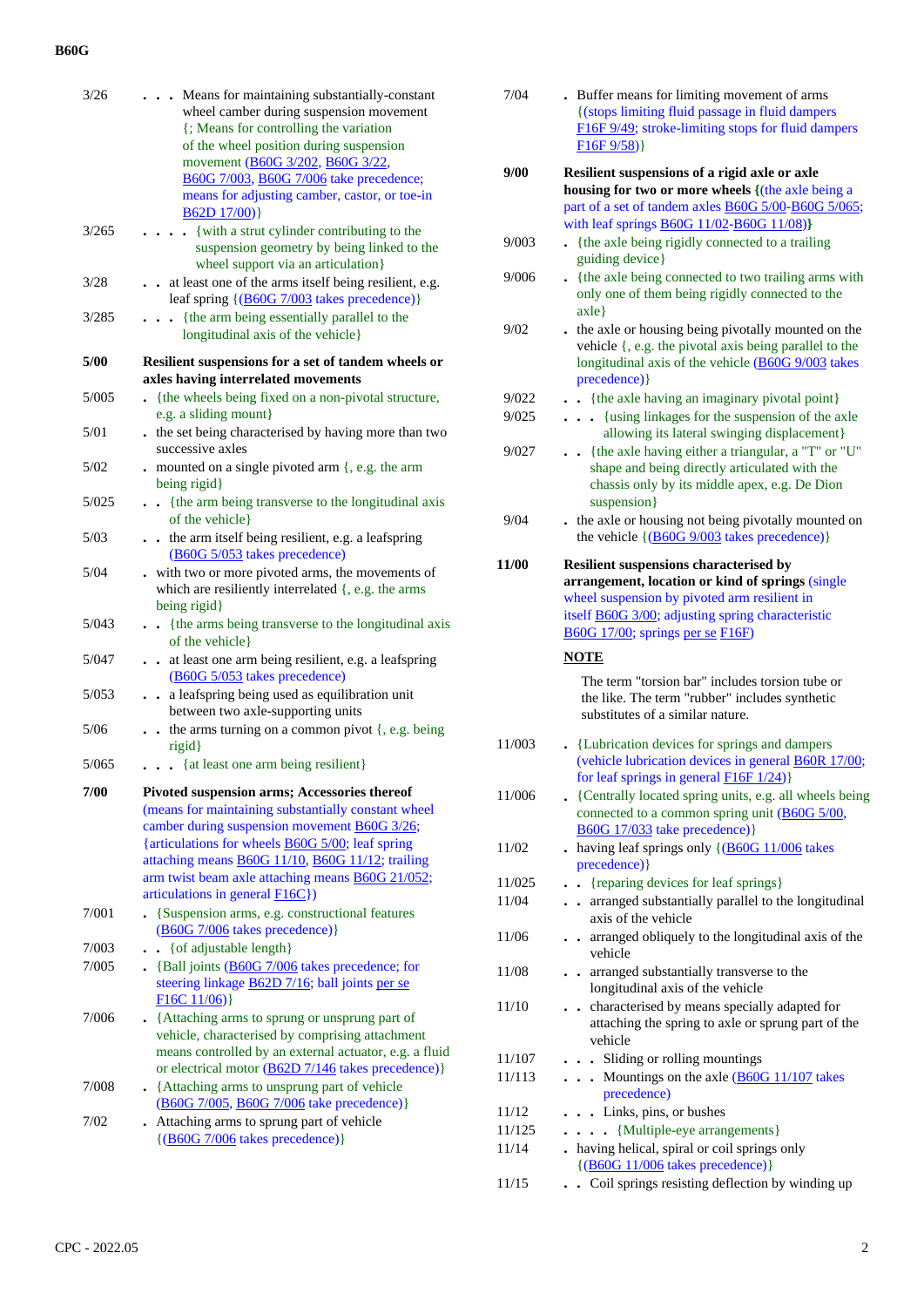| 11/16  | . characterised by means specially adapted for<br>attaching the spring to axle or sprung part of the<br>vehicle                                                      |
|--------|----------------------------------------------------------------------------------------------------------------------------------------------------------------------|
| 11/18  | - having torsion-bar springs only $\{$ (B60G 11/006<br>takes precedence; having rubber springs of the<br>torsional-energy-absorption type $\underline{B60G}$ 11/23)} |
|        | <b>NOTE</b>                                                                                                                                                          |
|        | B60G 11/184 takes precedence over<br>B60G 11/181 - B60G 11/183                                                                                                       |
| 11/181 | . . {arranged in a plane parallel to the longitudinal<br>axis of the vehicle }                                                                                       |
| 11/182 | . . {arranged in a plane oblique to the longitudinal<br>axis of the vehicle}                                                                                         |
| 11/183 | • {arranged in a plane transverse to the longitudinal<br>axis of the vehicle }                                                                                       |
| 11/184 | {the torsion-bar consisting of a bundle of torsion<br>elements }                                                                                                     |
| 11/185 | $\bullet$ $\bullet$ {the elements being rods}                                                                                                                        |
| 11/186 | . { of hexagonal cross-section}                                                                                                                                      |
| 11/187 | . {the elements being leaf-springs loaded by<br>twisting }                                                                                                           |
| 11/188 | {the elements being cables}                                                                                                                                          |
| 11/189 | {the torsion spring consisting of a tube with a<br>$\text{slit}$                                                                                                     |
| 11/20  | characterised by means specially adapted for<br>attaching the spring to axle or sprung part of the<br>vehicle                                                        |
| 11/22  | - having rubber springs only $\{(\underline{B60G} 11/006)$ takes<br>precedence) }                                                                                    |
| 11/225 | {Neidhart type rubber springs}<br>$\sim$                                                                                                                             |
| 11/23  | • of the torsional-energy-absorption type                                                                                                                            |
| 11/24  | characterised by means specially adapted for<br>$\sim$<br>attaching the spring to axle or sprung part of the<br>vehicle                                              |
| 11/26  | . having fluid springs only, e.g. hydropneumatic<br>springs ({B60G 11/006,} B60G 15/12 take<br>precedence)                                                           |
| 11/265 | . . {hydraulic springs}                                                                                                                                              |
| 11/27  | . wherein the fluid is a gas                                                                                                                                         |
| 11/28  | . characterised by means specially adapted for<br>attaching the spring to axle or sprung part of the<br>vehicle                                                      |
| 11/30  | . having pressure fluid accumulator therefor, e.g.<br>accumulator arranged in vehicle frame {(dampers<br>accumulating utilisable energy <b>B60G 13/14</b> )}         |
| 11/32  | . having springs of different kinds $\{(\underline{B60G} 11/006$<br>takes precedence) }                                                                              |
| 11/34  | including leaf springs                                                                                                                                               |
| 11/36  | and also helical, spiral or coil springs                                                                                                                             |
| 11/38  | and also rubber springs                                                                                                                                              |
| 11/40  | . . the rubber springs being attached to the axle                                                                                                                    |
| 11/42  | . the rubber springs being attached to sprung<br>part of the vehicle                                                                                                 |
| 11/44  | and also torsion-bar springs                                                                                                                                         |
| 11/46  | . . and also fluid springs                                                                                                                                           |
| 11/465 | $\ldots$ {with a flexible wall}                                                                                                                                      |
| 11/48  | . not including leaf springs                                                                                                                                         |
| 11/50  | . having helical, spiral or coil springs, and also<br>$\bullet$<br>torsion-bar springs                                                                               |
| 11/52  | having helical, spiral or coil springs, and also<br>$\ddot{\phantom{0}}$<br>rubber springs                                                                           |

| 11/54        | . with rubber springs arranged within helical,<br>spiral or coil springs                                                                                                                               |
|--------------|--------------------------------------------------------------------------------------------------------------------------------------------------------------------------------------------------------|
| 11/56        | . having helical, spiral or coil springs, and also                                                                                                                                                     |
|              | fluid springs                                                                                                                                                                                          |
| 11/58        | . arranged coaxially                                                                                                                                                                                   |
| 11/60        | . . having both rubber springs and torsion-bar<br>springs                                                                                                                                              |
| 11/62        | . . having both rubber springs and fluid springs                                                                                                                                                       |
| 11/64        | . having both torsion-bar springs and fluid<br>springs                                                                                                                                                 |
| <b>13/00</b> | <b>Resilient suspensions characterised by</b><br>arrangement, location or type of vibration<br>dampers (adjusting damping effect B60G 17/06;<br>vibration dampers per se F16F)                         |
| 13/001       | • {Arrangements for attachment of dampers<br>(mounting arrangements of combined spring and<br>damper units B60G 15/00; mountings of fluid<br>dampers in general <b>F16F</b> 9/54)}                     |
| 13/003       | {characterised by the mounting on the vehicle<br>body or chassis of the damper unit}                                                                                                                   |
| 13/005       | . {characterised by the mounting on the axle or<br>suspension arm of the damper unit}                                                                                                                  |
| 13/006       | $\bullet \bullet$ {on the stub axle}                                                                                                                                                                   |
| 13/008       | {involving use of an auxiliary cylinder<br>(B60G 13/006 takes precedence)}                                                                                                                             |
| 13/02        | . having dampers dissipating energy, e.g. frictionally                                                                                                                                                 |
| 13/04        | mechanically, e.g. having frictionally-engaging<br>$\ddot{\phantom{a}}$<br>springs as damping elements                                                                                                 |
| 13/06        | . . of fluid type                                                                                                                                                                                      |
| 13/08        | . hydraulic                                                                                                                                                                                            |
| 13/10        | . pneumatic                                                                                                                                                                                            |
| 13/12        | . quasi-fluid, i.e. having powdered medium                                                                                                                                                             |
| 13/14        | . having dampers accumulating utilisable energy, e.g.<br>compressing air {(fluid springs with an accumulator<br>B60G11/30)                                                                             |
| 13/16        | . having dynamic absorbers as main damping means,<br>i.e. spring-mass system vibrating out of phase                                                                                                    |
| 13/18        | . . combined with energy-absorbing means                                                                                                                                                               |
| 15/00        | <b>Resilient suspensions characterised by</b><br>arrangement, location or type of combined<br>spring and vibration damper, e.g. telescopic type<br>(combined spring and vibration-dampers per se F16F) |
| 15/02        | having mechanical spring                                                                                                                                                                               |
| 15/04        | and mechanical damper { or dynamic damper }                                                                                                                                                            |
| 15/06        | and fluid damper<br>$\ddot{\phantom{a}}$                                                                                                                                                               |
| 15/061       | . . {with a coil spring being mounted inside the<br>damper}                                                                                                                                            |
| 15/062       | {the spring being arranged around the damper<br>(B60G 15/061, B60G 15/067, B60G 15/07 take<br>precedence) }                                                                                            |
| 15/063       | • {characterised by the mounting of the spring<br>on the damper (B60G 15/065, B60G 15/066<br>take precedence) }                                                                                        |
| 15/065       | • {characterised by the use of a combination of<br>springs }                                                                                                                                           |
| 15/066       | {the spring being different from a coil spring<br>(B60G 15/065 takes precedence)}                                                                                                                      |
| 15/067       | {characterised by the mounting on the vehicle<br>body or chassis of the spring and damper unit}                                                                                                        |
| 15/068       | {specially adapted for MacPherson strut-type<br>suspension }                                                                                                                                           |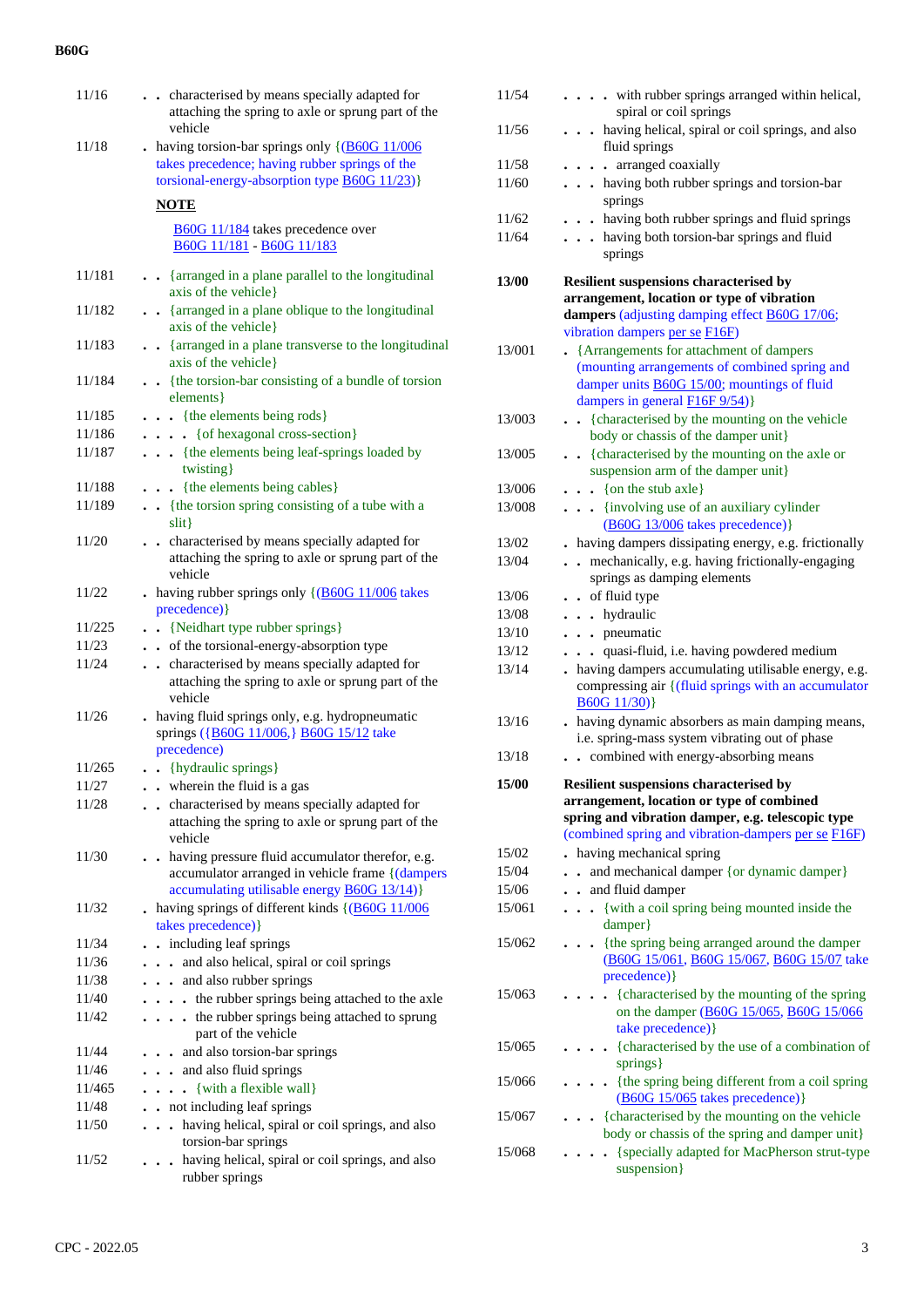| 15/07    | . the damper being connected to the stub axle<br>and the spring being arranged around the                                                                                                                                                                                                                            |
|----------|----------------------------------------------------------------------------------------------------------------------------------------------------------------------------------------------------------------------------------------------------------------------------------------------------------------------|
|          | damper {(B60G 15/068 takes precedence)}                                                                                                                                                                                                                                                                              |
| 15/08    | . having fluid spring                                                                                                                                                                                                                                                                                                |
| 15/10    | and mechanical damper {or dynamic damper}<br>$\ddot{\phantom{a}}$                                                                                                                                                                                                                                                    |
| 15/12    | and fluid damper<br>$\ddot{\phantom{0}}$                                                                                                                                                                                                                                                                             |
| 15/14    | the damper being connected to the stub axle<br>$\ddot{\phantom{0}}$                                                                                                                                                                                                                                                  |
|          | and the spring being arranged around the<br>damper                                                                                                                                                                                                                                                                   |
| 17/00    | <b>Resilient suspensions having means for adjusting</b><br>the spring or vibration-damper characteristics,<br>for regulating the distance between a supporting<br>surface and a sprung part of vehicle or for<br>locking suspension during use to meet varying<br>vehicular or surface conditions, e.g. due to speed |
|          | or load {(levelling or stabilising systems for tippers<br>B60P1/045)                                                                                                                                                                                                                                                 |
| 17/002   | {by temperature regulation of the suspension unit,                                                                                                                                                                                                                                                                   |
| 17/005   | e.g. heat operated systems }<br>• Suspension locking arrangements { (for retractable                                                                                                                                                                                                                                 |
|          | wheels $B62D61/12$ }                                                                                                                                                                                                                                                                                                 |
| 17/015   | the regulating means comprising electric or<br>electronic elements ({B60G 17/002}, B60G 17/005<br>take precedence)                                                                                                                                                                                                   |
| 17/0152  | {characterised by the action on a particular<br>$\ddot{\phantom{0}}$<br>type of suspension unit (B60G 17/01941 takes<br>precedence) }                                                                                                                                                                                |
| 17/0155  | $\bullet$ $\bullet$ {pneumatic unit}                                                                                                                                                                                                                                                                                 |
| 17/0157  | . {non-fluid unit, e.g. electric motor}                                                                                                                                                                                                                                                                              |
| 17/016   | . characterised by their responsiveness, when the<br>vehicle is travelling, to specific motion, a specific<br>condition, or driver input {(B60G 17/017 takes<br>precedence) }                                                                                                                                        |
| 17/0161  | {mainly during straight-line motion<br>$\ddot{\phantom{0}}$<br>(B60G 17/0164 takes precedence) }                                                                                                                                                                                                                     |
| 17/0162  | {mainly during a motion involving steering<br>$\cdots$                                                                                                                                                                                                                                                               |
|          | operation, e.g. cornering, overtaking<br>(B60G 17/0164 takes precedence) }                                                                                                                                                                                                                                           |
| 17/0163  | {the control involving steering geometry, e.g.<br>four-wheel steering}                                                                                                                                                                                                                                               |
| 17/0164  | . {mainly during accelerating or braking}                                                                                                                                                                                                                                                                            |
| 17/0165  | to an external condition, e.g. rough road<br>.<br>surface, side wind                                                                                                                                                                                                                                                 |
| 17/017   | characterised by their use when the vehicle is<br>$\ddot{\phantom{a}}$<br>stationary, e.g. during loading, engine start-up or<br>switch-off                                                                                                                                                                          |
| 17/018   | . characterised by the use of a specific signal<br>treatment or control method                                                                                                                                                                                                                                       |
| 17/0182  | . {involving parameter estimation, e.g. observer,<br>Kalman filter}                                                                                                                                                                                                                                                  |
| 17/0185  | for failure detection                                                                                                                                                                                                                                                                                                |
| 17/019   | characterised by the type of sensor or the<br>arrangement thereof {(B60G 17/01941 takes<br>precedence) }                                                                                                                                                                                                             |
| 17/01908 | {Acceleration or inclination sensors<br>(characterised by the use of gyroscopes<br>B60G 21/08)                                                                                                                                                                                                                       |
| 17/01916 | {Mercury-switch type devices}                                                                                                                                                                                                                                                                                        |
| 17/01925 | {Pendulum-type devices}<br>$\ddot{\phantom{0}}$                                                                                                                                                                                                                                                                      |
| 17/01933 | {Velocity, e.g. relative velocity-displacement<br>.<br>sensors }                                                                                                                                                                                                                                                     |
| 17/01941 | {characterised by the use of piezo-electric<br>elements, e.g. sensors or actuators}                                                                                                                                                                                                                                  |

| 17/0195 | characterised by the regulation being combined<br>with other vehicle control systems {(conjoint<br>control of vehicle sub-units including control of<br>suspension systems <b>B60W 10/22</b> )}                                            |
|---------|--------------------------------------------------------------------------------------------------------------------------------------------------------------------------------------------------------------------------------------------|
| 17/02   | . Spring characteristics {, e.g. mechanical springs<br>and mechanical adjusting means } (B60G 17/005,<br>B60G 17/015 take precedence)                                                                                                      |
| 17/021  | {the mechanical spring being a coil spring<br>(B60G 17/0272 takes precedence)}                                                                                                                                                             |
| 17/023  | {the mechanical spring being a leaf spring<br>$\ddot{\phantom{0}}$<br>(B60G 17/0275 takes precedence)}                                                                                                                                     |
| 17/025  | . {the mechanical spring being a torsion spring<br>(B60G 17/0277, B60G 21/0553 take precedence)}                                                                                                                                           |
| 17/027  | . Mechanical springs regulated by fluid means<br>(B60G 17/033 takes precedence)                                                                                                                                                            |
| 17/0272 | {the mechanical spring being a coil spring}                                                                                                                                                                                                |
| 17/0275 | {the mechanical spring being a leaf spring}                                                                                                                                                                                                |
| 17/0277 | {the mechanical spring being a torsion spring<br>.<br>$(B60G 21/0553$ takes precedence)}                                                                                                                                                   |
| 17/033  | characterised by regulating means acting on more<br>$\bullet$<br>than one spring                                                                                                                                                           |
| 17/04   | . fluid spring characteristics                                                                                                                                                                                                             |
| 17/0408 | {details, e.g. antifreeze for suspension fluid,<br>pumps, retarding means per se}                                                                                                                                                          |
| 17/0416 | {regulated by varying the resiliency of<br>hydropneumatic suspensions (B60G 17/048<br>takes precedence) }                                                                                                                                  |
| 17/0424 | (by varying the air pressure of the<br>$\bullet$<br>accumulator}                                                                                                                                                                           |
| 17/0432 | • {by varying the number of accumulators<br>connected to the hydraulic cylinder<br>(B60G 17/0424 takes precedence)}                                                                                                                        |
| 17/044  | Self-pumping fluid springs (pumps for liquids<br>E04                                                                                                                                                                                       |
| 17/048  | with the regulating means inside the fluid<br>springs (B60G 17/044 takes precedence)                                                                                                                                                       |
| 17/0485 | {the springs being pneumatic springs with a<br>$\ddot{\phantom{a}}$<br>flexible wall, e.g. with levelling valves}                                                                                                                          |
| 17/052  | . . Pneumatic spring characteristics (B60G 17/048<br>takes precedence $\{$ ; valves <u>per se <math>F16K\}</math></u> )                                                                                                                    |
| 17/0521 | {the spring having a flexible wall}                                                                                                                                                                                                        |
| 17/0523 | {Regulating distributors or valves for<br>pneumatic springs}                                                                                                                                                                               |
| 17/0525 | {Height adjusting or levelling valves}<br>$\ddot{\phantom{0}}$                                                                                                                                                                             |
| 17/0526 | {Distributor units, e.g. for retractable<br>$\ddot{\phantom{0}}$<br>wheels (vehicles with retractable wheels<br>per se <b>B62D 61/12</b> )}                                                                                                |
| 17/0528 | {Pressure regulating or air filling valves}                                                                                                                                                                                                |
| 17/056  | Regulating distributors or                                                                                                                                                                                                                 |
|         | valves {for hydropneumatic<br>systems } (B60G 17/044 - B60G 17/048,<br>{B60G 17/0416} take precedence; {Fluid<br>interconnection systems to control vehicle<br>inclination <b>B60G 21/06</b> , <b>B60G 21/10</b> }; valves<br>per se F16K) |
| 17/0565 | {Height adjusting valves}                                                                                                                                                                                                                  |
| 17/06   | . Characteristics of dampers {, e.g. mechanical                                                                                                                                                                                            |
|         | dampers}(B60G 17/015 takes precedence)                                                                                                                                                                                                     |
| 17/08   | Characteristics of fluid dampers (adjusting fluid<br>dampers in general <b>F16F</b> 9/44 - F16F 9/53)                                                                                                                                      |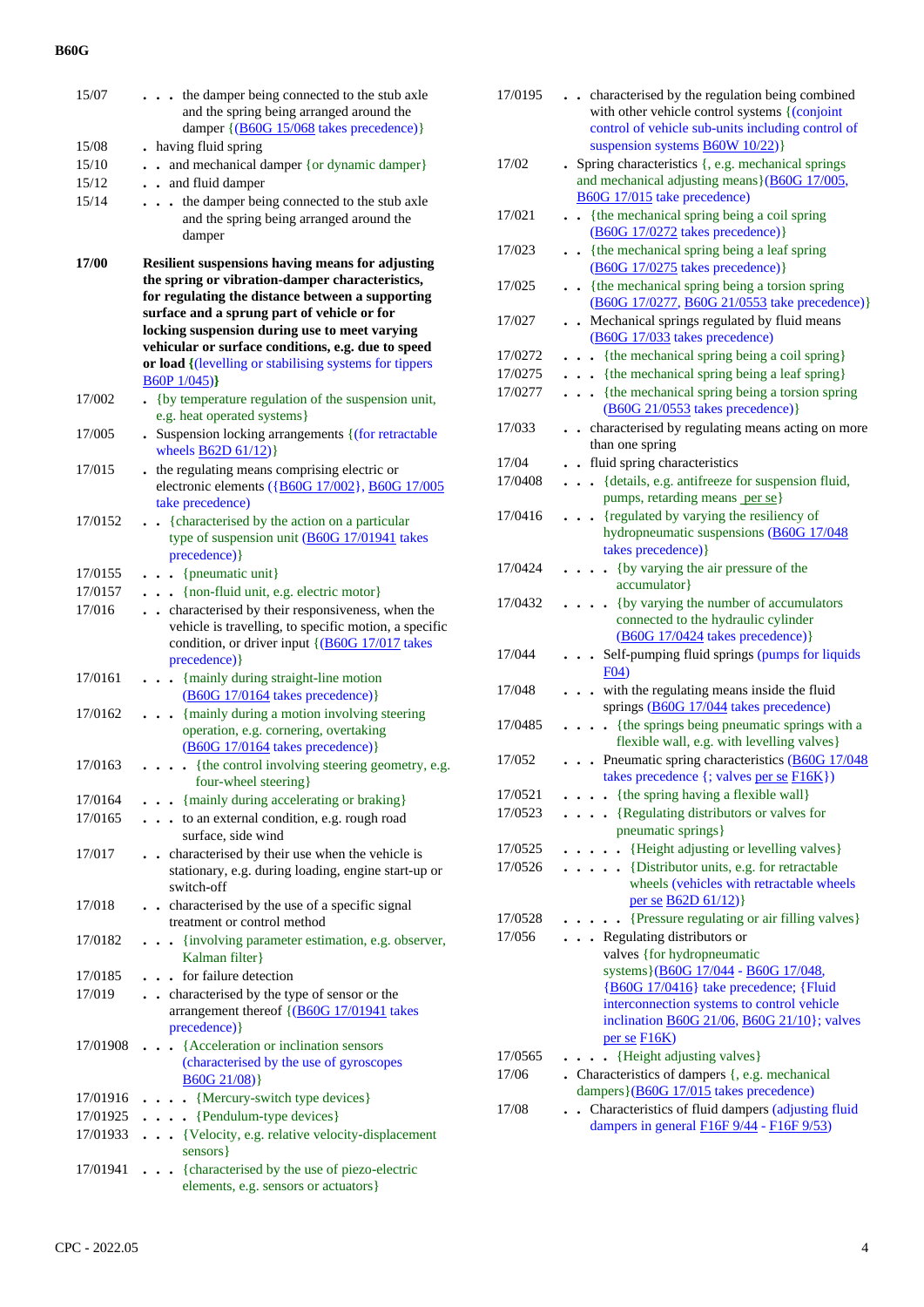| 21/00<br>21/002<br>21/005<br>21/007<br>21/02 | Interconnection systems for two or more<br>resiliently-suspended wheels, e.g. for stabilising<br>a vehicle body with respect to acceleration,<br>deceleration or centrifugal forces (B60G 17/033<br>takes precedence {; levelling or stabilising systems<br>for tippers $\underline{B60P}$ 1/045}; steering deflectable wheels<br>combined with means for inwardly inclining the<br>vehicle body on bends <b>B62D 9/02</b> )<br>{longitudinally}<br>• {transversally}<br>{means for adjusting the wheel inclination}<br>$\ddot{\phantom{0}}$<br>permanently interconnected<br>$\bullet$ |
|----------------------------------------------|-----------------------------------------------------------------------------------------------------------------------------------------------------------------------------------------------------------------------------------------------------------------------------------------------------------------------------------------------------------------------------------------------------------------------------------------------------------------------------------------------------------------------------------------------------------------------------------------|
| 21/023                                       | {longitudinally}                                                                                                                                                                                                                                                                                                                                                                                                                                                                                                                                                                        |
| 21/026                                       | . . {transversally}                                                                                                                                                                                                                                                                                                                                                                                                                                                                                                                                                                     |
| 21/04                                        | . . mechanically                                                                                                                                                                                                                                                                                                                                                                                                                                                                                                                                                                        |
| 21/045                                       | between wheels on different axles on the same<br>side of the vehicle, i.e. the left or the right side                                                                                                                                                                                                                                                                                                                                                                                                                                                                                   |
| 21/05                                        | between wheels on the same axle but on<br>different sides of the vehicle, i.e. the left and<br>right wheel suspensions being interconnected                                                                                                                                                                                                                                                                                                                                                                                                                                             |
| 21/051                                       | . {Trailing arm twist beam axles}                                                                                                                                                                                                                                                                                                                                                                                                                                                                                                                                                       |
| 21/052                                       | $\ldots$ $\ldots$ {Mounting means therefor}                                                                                                                                                                                                                                                                                                                                                                                                                                                                                                                                             |
| 21/053                                       | $\cdots$ $\cdots$ {adjustable}                                                                                                                                                                                                                                                                                                                                                                                                                                                                                                                                                          |
| 21/055                                       | . Stabiliser bars                                                                                                                                                                                                                                                                                                                                                                                                                                                                                                                                                                       |
| 21/0551                                      | $\ldots$ $\ldots$ {Mounting means therefor}                                                                                                                                                                                                                                                                                                                                                                                                                                                                                                                                             |
| 21/0553                                      | $\cdots$ $\cdots$ {adjustable}                                                                                                                                                                                                                                                                                                                                                                                                                                                                                                                                                          |
| 21/0555                                      | . {including an actuator inducing<br>vehicle roll}                                                                                                                                                                                                                                                                                                                                                                                                                                                                                                                                      |
| 21/0556                                      | $\cdots$ $\cdots$ $\cdots$ {including a releasable coupling<br>$(B60G 21/0555$ takes precedence)}                                                                                                                                                                                                                                                                                                                                                                                                                                                                                       |
| 21/0558                                      | $\ldots$ $\ldots$ {including means varying the stiffness<br>of the stabiliser (B60G 21/0556 takes<br>precedence) }                                                                                                                                                                                                                                                                                                                                                                                                                                                                      |
| 21/06                                        | fluid                                                                                                                                                                                                                                                                                                                                                                                                                                                                                                                                                                                   |
| 21/067                                       | between wheels on different axles on the same<br>$\ddot{\phantom{0}}$<br>side of the vehicle, i.e. the left or the right side                                                                                                                                                                                                                                                                                                                                                                                                                                                           |
| 21/073                                       | between wheels on the same axle but on<br>different sides of the vehicle, i.e. the left and<br>right wheel suspensions being interconnected                                                                                                                                                                                                                                                                                                                                                                                                                                             |
| 21/08                                        | . characterised by use of gyroscopes (gyroscopes<br>for stabilising vehicle bodies without controlling<br>suspension arrangements <b>B62D 37/06</b> )                                                                                                                                                                                                                                                                                                                                                                                                                                   |
| 21/10                                        | not permanently interconnected, e.g. operative only<br>$\ddot{\phantom{0}}$<br>on acceleration, only on deceleration or only at off-<br>straight position of steering                                                                                                                                                                                                                                                                                                                                                                                                                   |
| 21/103                                       | . . {longitudinally}                                                                                                                                                                                                                                                                                                                                                                                                                                                                                                                                                                    |
| 21/106                                       | . . {transversally}                                                                                                                                                                                                                                                                                                                                                                                                                                                                                                                                                                     |
| 99/00                                        | Subject matter not provided for in other groups of<br>this subclass                                                                                                                                                                                                                                                                                                                                                                                                                                                                                                                     |
| 99/002                                       | {Suspension details of the suspension of the vehicle<br>body on the vehicle chassis}                                                                                                                                                                                                                                                                                                                                                                                                                                                                                                    |
| 99/004                                       | • {Other suspension arrangements with rubber<br>springs}                                                                                                                                                                                                                                                                                                                                                                                                                                                                                                                                |
| 99/006                                       | • {Other suspension arrangements with metallic<br>springs}                                                                                                                                                                                                                                                                                                                                                                                                                                                                                                                              |
| 99/008                                       | {Other suspension arrangements with fluid springs}                                                                                                                                                                                                                                                                                                                                                                                                                                                                                                                                      |
| 2200/00                                      | Indexing codes relating to suspension types                                                                                                                                                                                                                                                                                                                                                                                                                                                                                                                                             |
| 2200/10                                      | Independent suspensions                                                                                                                                                                                                                                                                                                                                                                                                                                                                                                                                                                 |
| 2200/13                                      | with longitudinal arms only                                                                                                                                                                                                                                                                                                                                                                                                                                                                                                                                                             |
| 2200/132                                     | with a single trailing arm                                                                                                                                                                                                                                                                                                                                                                                                                                                                                                                                                              |
| 2200/1322                                    | with a wishbone or triangular arm                                                                                                                                                                                                                                                                                                                                                                                                                                                                                                                                                       |
| 2200/1324                                    | with a resilient trailing arm                                                                                                                                                                                                                                                                                                                                                                                                                                                                                                                                                           |

| 2200/14   | with lateral arms                                                                                                      |
|-----------|------------------------------------------------------------------------------------------------------------------------|
| 2200/141  | with one trailing arm and one lateral arm only                                                                         |
| 2200/142  | with a single lateral arm, e.g. MacPherson type<br>$\ddot{\phantom{0}}$                                                |
| 2200/1422 | . the lateral arm being resilient                                                                                      |
| 2200/1424 | the lateral arm having an L-shape<br>$\ddot{\bullet}$<br>$\ddot{\phantom{0}}$                                          |
| 2200/143  | with lateral arms crossing each other, i.e. X<br>$\ddot{\phantom{a}}$<br>formation as seen along the longitudinal axis |
| 2200/144  | with two lateral arms forming a parallelogram                                                                          |
| 2200/1442 | . including longitudinal rods<br>$\bullet$                                                                             |
| 2200/154  | . the lateral arm having an L-shape                                                                                    |
| 2200/156  | wishbone-type arm formed by two links<br>. .                                                                           |
|           | defining a virtual apex                                                                                                |
| 2200/17   | with a strut contributing to the suspension<br>geometry by being articulated onto the wheel<br>support                 |
| 2200/18   | Multilink suspensions, e.g. elastokinematic<br>arrangements                                                            |
| 2200/182  | with one longitudinal arm or rod and lateral                                                                           |
|           | rods                                                                                                                   |
| 2200/184  | Assymetric arrangements                                                                                                |
| 2200/20   | Semi-rigid axle suspensions                                                                                            |
| 2200/21   | Trailing arms connected by a torsional beam, i.e.<br>$\cdot$<br>twist-beam axles                                       |
| 2200/22   | Trailing arms connected by a straight torsion bar                                                                      |
| 2200/23   | . Trailing arms connected by a U-shaped torsion                                                                        |
|           | bar                                                                                                                    |
| 2200/24   | Interconnected split axles                                                                                             |
| 2200/30   | Rigid axle suspensions                                                                                                 |
| 2200/31   | with two trailing arms rigidly connected to the<br>$\ddot{\phantom{0}}$<br>axle                                        |
| 2200/312  | with one of the two trailing arms being rigidly<br>$\ddot{\phantom{a}}$<br>connected to the axle                       |
| 2200/314  | with longitudinally arranged arms articulated on<br>the axle                                                           |
| 2200/315  | at least one of the arms having an A or V shape                                                                        |
| 2200/318  | two or more axles being mounted on a<br>$\ddot{\phantom{a}}$                                                           |
|           | longitudinal rocking or walking beam                                                                                   |
| 2200/32   | pivoted                                                                                                                |
| 2200/322  | with a single pivot point and a straight axle                                                                          |
| 2200/324  | with a single pivot point and a triangular "T" or<br>$\ddot{\phantom{0}}$                                              |
|           | "U"-shaped axle, e.g. DeDion arrangement                                                                               |
| 2200/326  | with two laterally spaced pivots, e.g. trailing<br>frame                                                               |
| 2200/34   | Stabilising mechanisms, e.g. for lateral stability                                                                     |
| 2200/341  | Panhard rod                                                                                                            |
| 2200/3415 | Scott-Russel linkage<br>$\overline{a}$                                                                                 |
| 2200/342  | Watt linkage                                                                                                           |
| 2200/343  | with an axle suspended by two pivoted rods in<br>"V"-arrangement, the rods being coupled at its<br>apex                |
| 2200/344  | with an axle suspended by two pivoted rods in<br>an inverted "V"-arrangement, the rods being<br>coupled at its apex    |
| 2200/345  | with an axle suspended by two pivoted rods in<br>"X"-arrangement                                                       |
| 2200/346  | with an axle suspended by two laterally<br>displaced rods having an imaginary point of                                 |
|           | intersection above the wheel axis                                                                                      |
| 2200/347  | with an axle suspended by two laterally                                                                                |
|           | displaced rods having an imaginary point of                                                                            |
|           | intersection below the wheel axis                                                                                      |
| 2200/40   | Indexing codes relating to the wheels in the<br>suspensions                                                            |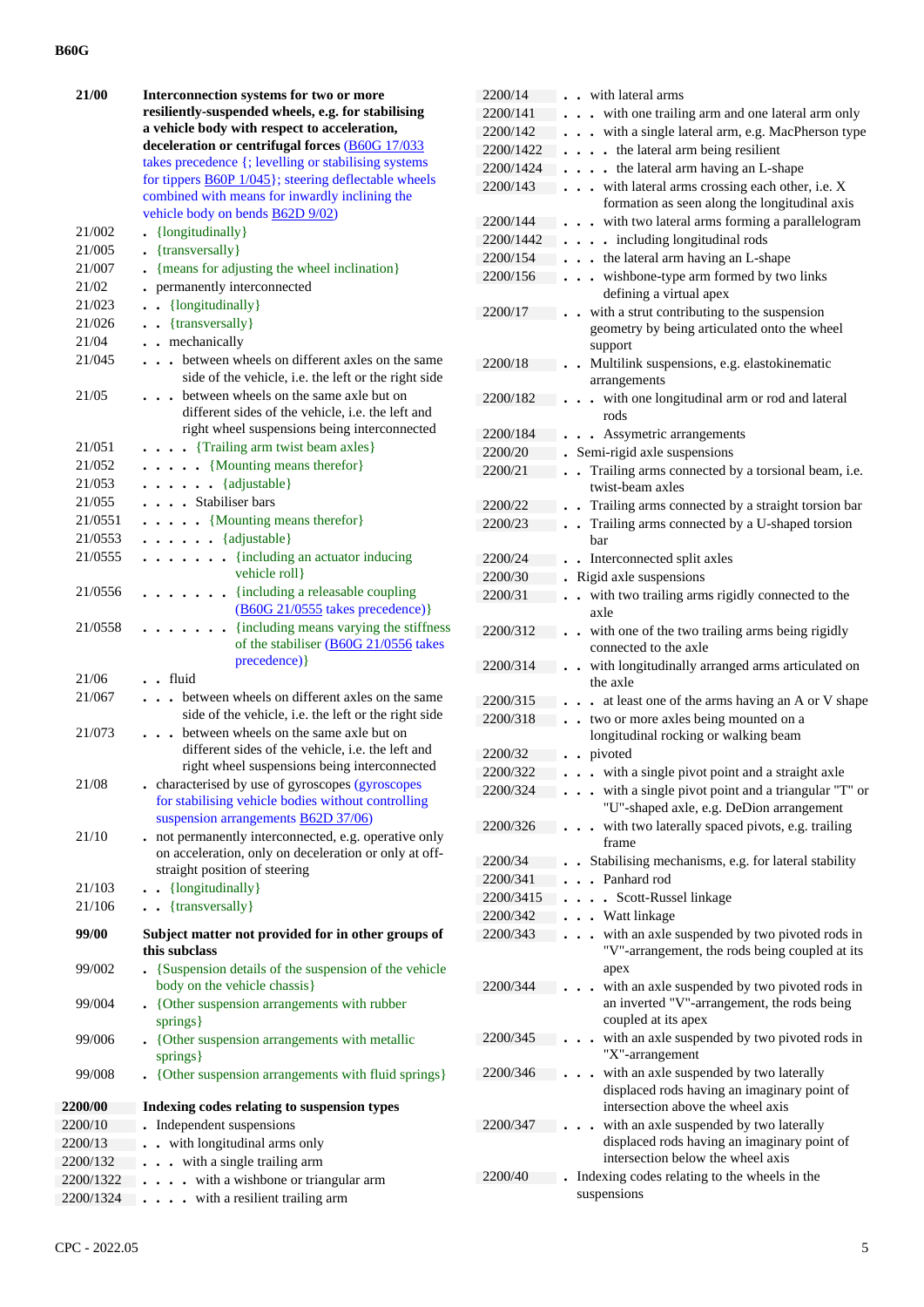| 2200/42   | Driven wheels or dead axles                                              |
|-----------|--------------------------------------------------------------------------|
| 2200/422  | Driving wheels or live axles<br>$\ddot{\phantom{0}}$                     |
| 2200/44   | steerable<br>$\ddot{\phantom{0}}$                                        |
| 2200/445  | Self-steered wheels<br>$\ddot{\phantom{a}}$                              |
| 2200/446  | Non-steerable wheels                                                     |
| 2200/46   | camber angle<br>$\ddot{\phantom{0}}$                                     |
| 2200/462  | • Toe-in/out                                                             |
| 2200/4622 | • Alignment adjustment                                                   |
| 2200/464  | Caster angle<br>$\ddot{\phantom{0}}$                                     |
| 2200/466  | Damping acceleration or deceleration torque on<br>$\ddot{\phantom{a}}$   |
|           | wheel axle                                                               |
|           |                                                                          |
| 2202/00   | Indexing codes relating to the type of spring,                           |
|           | damper or actuator                                                       |
| 2202/10   | Type of spring                                                           |
| 2202/11   | • Leaf spring                                                            |
| 2202/112  | • longitudinally arranged                                                |
| 2202/114  | - transversally arranged                                                 |
| 2202/116  | . . having a "C" form loaded only at its ends                            |
|           | transversally to its central axis                                        |
| 2202/117  | having a "C" form loaded parallel to its central<br>$\ddot{\phantom{0}}$ |
|           | axis                                                                     |
| 2202/12   | . Wound spring                                                           |
| 2202/122  | subjected to tension<br>$\ddot{\phantom{0}}$                             |
| 2202/13   | Torsion spring                                                           |
| 2202/132  | comprising a longitudinal torsion bar and/or<br>$\ddot{\phantom{0}}$     |
|           | tube                                                                     |
| 2202/134  | comprising a transversal torsion bar and/or tube                         |
| 2202/135  | Stabiliser bar and/or tube                                               |
| 2202/1351 | comprising at least two stabiliser bars<br>$\ddot{\phantom{a}}$          |
|           | parallel to each other                                                   |
| 2202/136  | Twist-beam type arrangement                                              |
| 2202/1362 | including a second torsional element, e.g.<br>$\ddot{\phantom{a}}$       |
|           | second beam, stabiliser bar or tube                                      |
| 2202/14   | Plastic spring, e.g. rubber                                              |
| 2202/141  | subjected to tension<br>$\ddot{\phantom{0}}$                             |
| 2202/142  | subjected to shear, e.g. Neidhart type                                   |
| 2202/1422 | Axial                                                                    |
| 2202/1424 | Torsional<br>$\cdot$<br>$\ddot{\phantom{1}}$                             |
| 2202/143  | subjected to compression                                                 |
| 2202/144  | of rotary type                                                           |
| 2202/15   | Fluid spring                                                             |
| 2202/152  | Pneumatic spring                                                         |
| 2202/1522 | of rotary type<br>$\ddot{\phantom{0}}$                                   |
| 2202/1524 | with two air springs per wheel, arranged                                 |
|           | before and after the wheel axis                                          |
| 2202/154  | with an accumulator                                                      |
| 2202/16   | . Magnetic spring                                                        |
| 2202/20   | Type of damper                                                           |
| 2202/21   | with two dampers per wheel, arranged before and<br>after the wheel axis  |
|           |                                                                          |
| 2202/22   | <b>Rotary Damper</b>                                                     |
| 2202/23   | <b>Friction Damper</b>                                                   |
| 2202/24   | Fluid damper<br>$\ddot{\phantom{0}}$                                     |
| 2202/242  | . Pneumatic damper                                                       |
| 2202/25   | Dynamic damper<br>$\ddot{\phantom{a}}$                                   |
| 2202/30   | Spring/Damper and/or actuator Units                                      |
| 2202/31   | with the spring arranged around the damper, e.g.<br>$\ddot{\phantom{0}}$ |
|           | MacPherson strut                                                         |
| 2202/312  | The spring being a wound spring                                          |
| 2202/314  | The spring being a pneumatic spring                                      |
| 2202/32   | The spring being in series with the damper and/or                        |
|           | actuator                                                                 |

| 2202/322             | . . the damper being controllable                                                                                                                                                                              |
|----------------------|----------------------------------------------------------------------------------------------------------------------------------------------------------------------------------------------------------------|
| 2202/40              | Type of actuator                                                                                                                                                                                               |
| 2202/41              | Fluid actuator                                                                                                                                                                                                 |
| 2202/412             | Pneumatic actuator                                                                                                                                                                                             |
| 2202/413             | • Hydraulic actuator                                                                                                                                                                                           |
| 2202/414             | using electrohydraulic valves<br>$\ddot{\phantom{a}}$                                                                                                                                                          |
| 2202/415             | using other types of valves, e.g. mechanically<br>$\ddot{\phantom{a}}$<br>$\ddot{\phantom{a}}$<br>operated valves                                                                                              |
| 2202/416             | using a pump, e.g. in the line connecting the<br>$\bullet$<br>lower chamber to the upper chamber of the<br>actuator                                                                                            |
| 2202/42              | Electric actuator                                                                                                                                                                                              |
| 2202/422             | Linear motor                                                                                                                                                                                                   |
| 2202/424             | electrostrictive materials, e.g. piezoelectric<br>actuator                                                                                                                                                     |
| 2202/43              | Mechanical actuator                                                                                                                                                                                            |
| 2202/432             | Spring motor<br>$\ddot{\phantom{a}}$                                                                                                                                                                           |
| 2202/44              | Axial actuator, e.g. telescopic                                                                                                                                                                                |
| 2202/441             | where axial movement is translated to rotation<br>$\overline{a}$<br>of the connected end part                                                                                                                  |
| 2202/442             | Rotary actuator<br>$\bullet$                                                                                                                                                                                   |
| 2202/45              | Other types, e.g. external jets for stability with<br>$\ddot{\phantom{a}}$<br>particular characteristics                                                                                                       |
| 2202/49              | Other type, e.g. external jets for stability                                                                                                                                                                   |
| 2204/00              | Indexing codes related to suspensions per se or to<br>auxiliary parts                                                                                                                                          |
| 2204/10              | Mounting of suspension elements                                                                                                                                                                                |
| 2204/11              | • Mounting of sensors thereon                                                                                                                                                                                  |
| 2204/111             | . . on pneumatic springs                                                                                                                                                                                       |
| 2204/112             | . . on dampers, e.g. fluid dampers                                                                                                                                                                             |
| 2204/113             | . Tyre related sensors                                                                                                                                                                                         |
| 2204/114             | Steering column mounted sensors<br>$\ddot{\phantom{0}}$                                                                                                                                                        |
|                      |                                                                                                                                                                                                                |
|                      |                                                                                                                                                                                                                |
| 2204/115             | . Wheel hub bearing sensors                                                                                                                                                                                    |
| 2204/116             | Sensors coupled to the suspension arm<br>$\ddots$                                                                                                                                                              |
| 2204/1162            | directly mounted on the suspension arm<br>$\ddot{\phantom{a}}$                                                                                                                                                 |
| 2204/12              | Mounting of springs or dampers                                                                                                                                                                                 |
| 2204/121<br>2204/122 | Mounting of leaf springs<br>$\ddot{\phantom{0}}$                                                                                                                                                               |
|                      | Mounting of torsion springs<br>$\ddot{\phantom{0}}$<br>$\ddot{\phantom{a}}$                                                                                                                                    |
| 2204/1222            | Middle mounts of stabiliser on vehicle body<br>or chassis                                                                                                                                                      |
| 2204/1224            | End mounts of stabiliser on wheel<br>suspension                                                                                                                                                                |
| 2204/1226            | on the trailing arms of a twist beam type<br>arrangement                                                                                                                                                       |
| 2204/124             |                                                                                                                                                                                                                |
| 2204/1242            | Mounting of coil springs<br>$\overline{a}$                                                                                                                                                                     |
| 2204/12422           | on a damper, e.g. MacPerson strut<br>anchoring the end coils on the spring<br>$\ddot{\phantom{a}}$<br>support plate                                                                                            |
| 2204/1244            |                                                                                                                                                                                                                |
| 2204/1246            | on a suspension arm<br>on twist beam axles                                                                                                                                                                     |
| 2204/125             |                                                                                                                                                                                                                |
| 2204/126             | Mounting of rubber type springs                                                                                                                                                                                |
|                      | Mounting of pneumatic springs                                                                                                                                                                                  |
| 2204/1262            | on a damper<br>$\ddot{\phantom{0}}$                                                                                                                                                                            |
| 2204/127             | with the mounting of springs or dampers<br>$\ddot{\phantom{0}}$<br>moving so that the direction of the related force<br>vector can be changed, thus contributing to a<br>variation of the loading of the wheel |
| 2204/128             | Damper mount on vehicle body or chassis                                                                                                                                                                        |
| 2204/129             | Damper mount on wheel suspension or knuckle<br>$\ddot{\phantom{a}}$                                                                                                                                            |
| 2204/13              | with the spring, i.e. coil spring, or damper                                                                                                                                                                   |
|                      | horizontally mounted<br>inside the vehicle frame                                                                                                                                                               |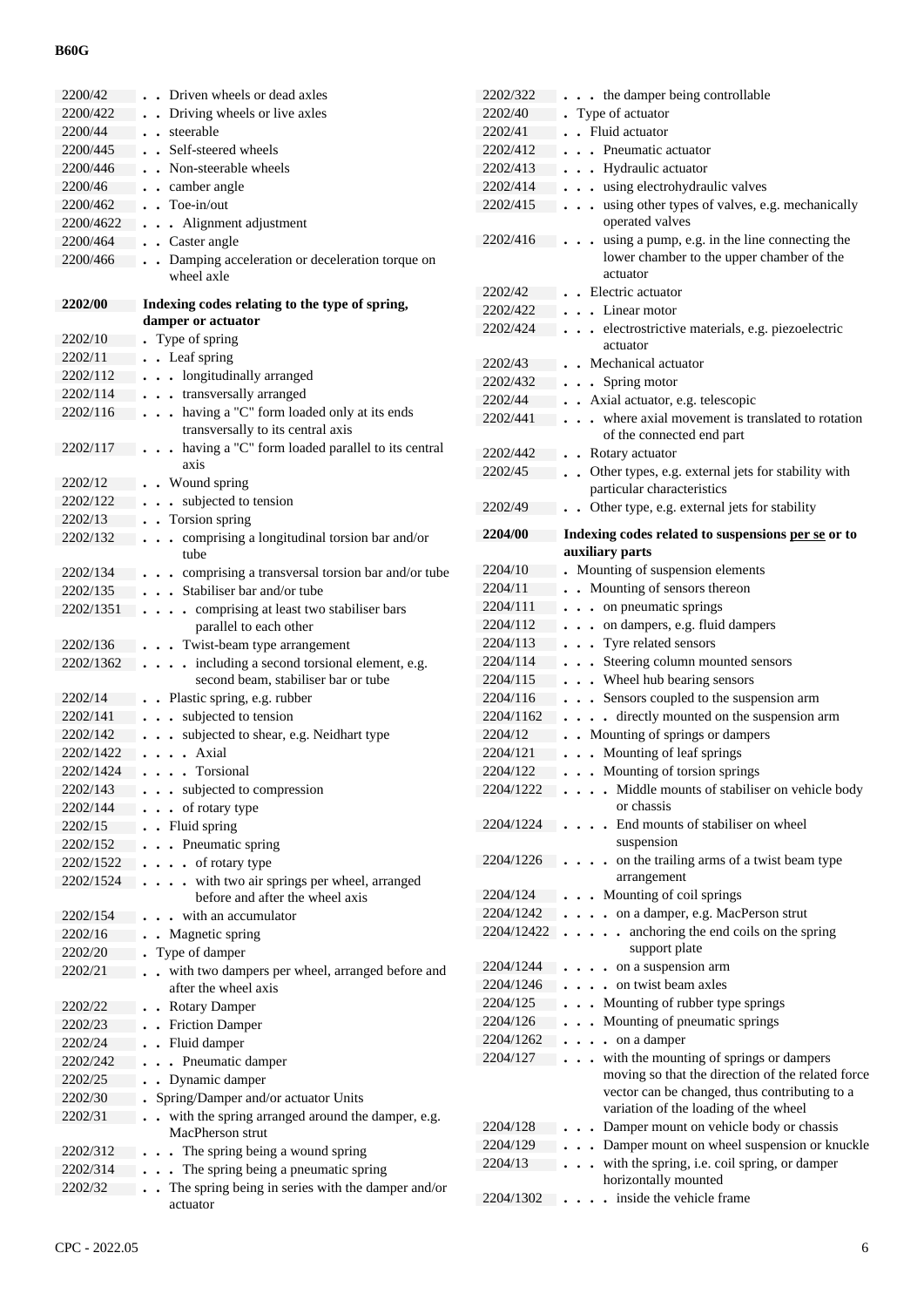| 2204/14      | • Mounting of suspension arms                                                              |
|--------------|--------------------------------------------------------------------------------------------|
| 2204/143     | on the vehicle body or chassis<br>$\ddot{\phantom{0}}$                                     |
| 2204/1431    | . of an L-shaped arm<br>$\ddot{\phantom{0}}$                                               |
| 2204/1432    | by vertical bolts or studs                                                                 |
| 2204/1434    | . in twist-beam axles arrangement                                                          |
| 2204/147     | on the vehicle engine body<br>$\ddotsc$                                                    |
| 2204/148     | on the unsprung part of the vehicle, e.g. wheel<br>$\ddot{\phantom{0}}$                    |
|              | knuckle or rigid axle                                                                      |
| 2204/1482    | on rigid axle by elastic mount<br>$\ddot{\phantom{0}}$                                     |
| 2204/1484    | on an intermediate upright strut upon which                                                |
|              | the stub axle is pivoted                                                                   |
| 2204/149     | Mounting of rigid axle on wheel knuckle                                                    |
| 2204/15      | Mounting of subframes                                                                      |
| 2204/16      | Mounting of vehicle body on chassis<br>$\ddot{\phantom{0}}$                                |
| 2204/162     | Cabins, e.g. for trucks, tractors<br>$\ddot{\phantom{a}}$                                  |
| 2204/17      | Mounting of bogies, e.g. for trailers<br>$\ddot{\phantom{0}}$                              |
| 2204/18      | Mounting of vehicle engines<br>$\ddot{\phantom{0}}$                                        |
| 2204/182     | Electric motor on wheel support<br>$\ddot{\phantom{a}}$                                    |
| 2204/19      | Mounting of transmission differential                                                      |
| 2204/20      | Mounting of accessories, e.g. pump, compressor<br>$\ddot{\phantom{0}}$                     |
| 2204/201     | of fluid lines<br>$\mathbf{r}$                                                             |
| 2204/202     | $\cdot$ of cables                                                                          |
| 2204/2022    | using a suspension element (e.g. link, damper<br>$\ddot{\phantom{a}}$                      |
|              | or spring) as part of the electrical circuitry                                             |
| 2204/22      | Linking of trailers to trucks, e.g. truck-trailer<br>$\ddot{\phantom{a}}$<br>connections   |
| 2204/30      | In-wheel mountings                                                                         |
| 2204/40      | $\ddot{\phantom{0}}$<br>Auxiliary suspension parts; Adjustment of                          |
|              | suspensions                                                                                |
| 2204/41      | • Elastic mounts, e.g. bushings                                                            |
| 2204/4102    | having a pin or stud extending perpendicularly<br>$\ddot{\phantom{0}}$                     |
|              | to the axis of the elastic mount                                                           |
| 2204/4103    | . having an eccentrically located inner sleeve                                             |
| 2204/4104    | Bushings having modified rigidity in particular<br>$\ddot{\phantom{a}}$                    |
|              | directions                                                                                 |
| 2204/41042   | by using internal cam surfaces<br>$\ddot{\phantom{0}}$                                     |
| 2204/41043   | . formed by a U-shaped external bracket<br>$\cdot$                                         |
| 2204/41044   | in a shell for being loaded mainly in<br>$\ddot{\phantom{0}}$                              |
|              | axial direction, e.g. piston rod mounts,                                                   |
|              | longitudinal push-pull rod mounts                                                          |
| $2204/41046$ | having the axis of an inner sleeve or pin<br>$\ddot{\phantom{0}}$                          |
|              | inclined to the axis of the bush                                                           |
| 2204/4106    | • Elastokinematic mounts                                                                   |
| 2204/41062   | • hydromounts; interconnected mounts                                                       |
| 2204/4108    | Resilient element being enclosed and or pres-<br>$\ddot{\phantom{0}}$                      |
| 2204/414     | tressed in a solid container<br>. Cardan joints                                            |
| 2204/416     |                                                                                            |
| 2204/418     | Ball or spherical joints<br>$\ddot{\phantom{0}}$<br>Bearings, e.g. ball or roller bearings |
| 2204/419     | Gears                                                                                      |
| 2204/4191    |                                                                                            |
| 2204/4192    | Planetary or epicyclic gears<br>$\ddot{\phantom{0}}$<br>rack and pinion                    |
| 2204/4193    | $\ddot{\phantom{0}}$                                                                       |
| 2204/42      | worm gears<br>$\ddot{\phantom{0}}$<br>$\ddot{\phantom{0}}$<br>Joints with cam surfaces     |
| 2204/421     | Pivoted lever mechanisms for mounting                                                      |
|              | suspension elements, e.g. Watt linkage                                                     |
| 2204/422     | Links for mounting suspension elements                                                     |
| 2204/4222    | . for movement on predefined locus of, e.g. the                                            |
|              | wheel center                                                                               |
| 2204/423     | Rails, tubes, or the like, for guiding the movement                                        |
|              | of suspension elements                                                                     |
| 2204/4232    | Sliding mounts                                                                             |
|              |                                                                                            |

| 2204/424   | . Mechanisms for force adjustment, e.g. constant                                                              |
|------------|---------------------------------------------------------------------------------------------------------------|
|            | force mechanisms                                                                                              |
| 2204/43    | Fittings, brackets or knuckles                                                                                |
| 2204/4302  | for fixing suspension arm on the vehicle body<br>$\ddot{\phantom{0}}$<br>$\ddot{\phantom{0}}$<br>or chassis   |
| 2204/4304  | Bracket for lower cylinder mount of<br>$\ddot{\phantom{1}}$<br>McPherson strut                                |
| 2204/4305  | Bracket for mounting of hydraulic lines on a<br>damper cylinder                                               |
| 2204/4306  | Bracket or knuckle for rigid axles, e.g. for<br>clamping                                                      |
| 2204/43065 | . U-shaped bolts crossing each other                                                                          |
| 2204/4307  | Bracket or knuckle for torsional springs<br>$\ddot{\phantom{0}}$                                              |
| 2204/4308  | Protecting guards, e.g. for rigid axle damage<br>$\ddot{\phantom{0}}$<br>$\ddot{\phantom{0}}$                 |
|            | protection                                                                                                    |
| 2204/44    | Centering or positioning means                                                                                |
| 2204/4402  | Spacers or shims<br>$\ddot{\phantom{a}}$                                                                      |
| 2204/4404  | Retainers for holding a fixing element, e.g.<br>$\ddot{\phantom{0}}$                                          |
|            | bushing, nut, bolt etc., until it is tightly fixed in<br>position                                             |
| 2204/45    | • Stops limiting travel                                                                                       |
| 2204/4502  | . . using resilient buffer                                                                                    |
| 2204/45021 | . for limiting upper mount movement of a                                                                      |
|            | McPherson strut                                                                                               |
| 2204/4504  | . using cable or band to prevent extension                                                                    |
| 2204/46    | Means for locking the suspension<br>$\ddot{\phantom{0}}$                                                      |
| 2204/4602  | • Locking of a McPerson type strut upper mount<br>$\ddot{\phantom{0}}$                                        |
|            | on the vehicle body                                                                                           |
| 2204/4604  | . mechanically, e.g. using a hook as anticreep                                                                |
|            | mechanism                                                                                                     |
| 2204/4605  | hydraulically, e.g. interrupting communication<br>between the chambers of a hydraulic cylinder                |
| 2204/47    | . Means for retracting the suspension                                                                         |
|            | . pneumatically                                                                                               |
| 2204/4702  |                                                                                                               |
| 2204/61    | Adjustable during maintenance                                                                                 |
| 2204/62    | Adjustable continuously, e.g. during driving                                                                  |
| 2204/80    | Interactive suspensions; arrangement affecting more<br>than one suspension unit                               |
| 2204/81    | front and rear unit<br>$\ddot{\phantom{a}}$                                                                   |
| 2204/8102  |                                                                                                               |
|            | . diagonally arranged<br>left and right unit on same axle                                                     |
| 2204/82    |                                                                                                               |
| 2204/83    | Type of interconnection                                                                                       |
| 2204/8302  | Mechanical                                                                                                    |
| 2204/83022 | using cables, wires, belts or chains<br>$\ddot{\phantom{0}}$                                                  |
| 2204/8304  | using a fluid<br>$\ddot{\phantom{0}}$                                                                         |
| 2204/8306  | Permanent; Continuous<br>$\overline{a}$                                                                       |
| 2206/00    | Indexing codes related to the manufacturing of                                                                |
|            | suspensions: constructional features, the materials<br>used, procedures or tools                              |
| 2206/01    | Constructional features of suspension elements, e.g.                                                          |
|            | arms, dampers, springs                                                                                        |
| 2206/011   | Modular constructions                                                                                         |
| 2206/0112  | Bogies for heavy vehicles<br>$\ddot{\phantom{0}}$                                                             |
| 2206/0114  | Independent suspensions on subframes<br>$\ddot{\phantom{0}}$                                                  |
| 2206/0116  | Integrated distribution control units with<br>$\ddot{\phantom{0}}$<br>valves, accumulators, PCB's or the like |
| 2206/012   | Hollow or tubular elements                                                                                    |
| 2206/0122  | $\overline{a}$                                                                                                |
|            | having a U profile with plate closing the profile<br>in the total or partial length of the element            |
| 2206/013   | with embedded inserts for material reinforcement                                                              |
| 2206/014   | with reinforcing nerves or branches                                                                           |
| 2206/016   | allowing controlled deformation during collision                                                              |
|            |                                                                                                               |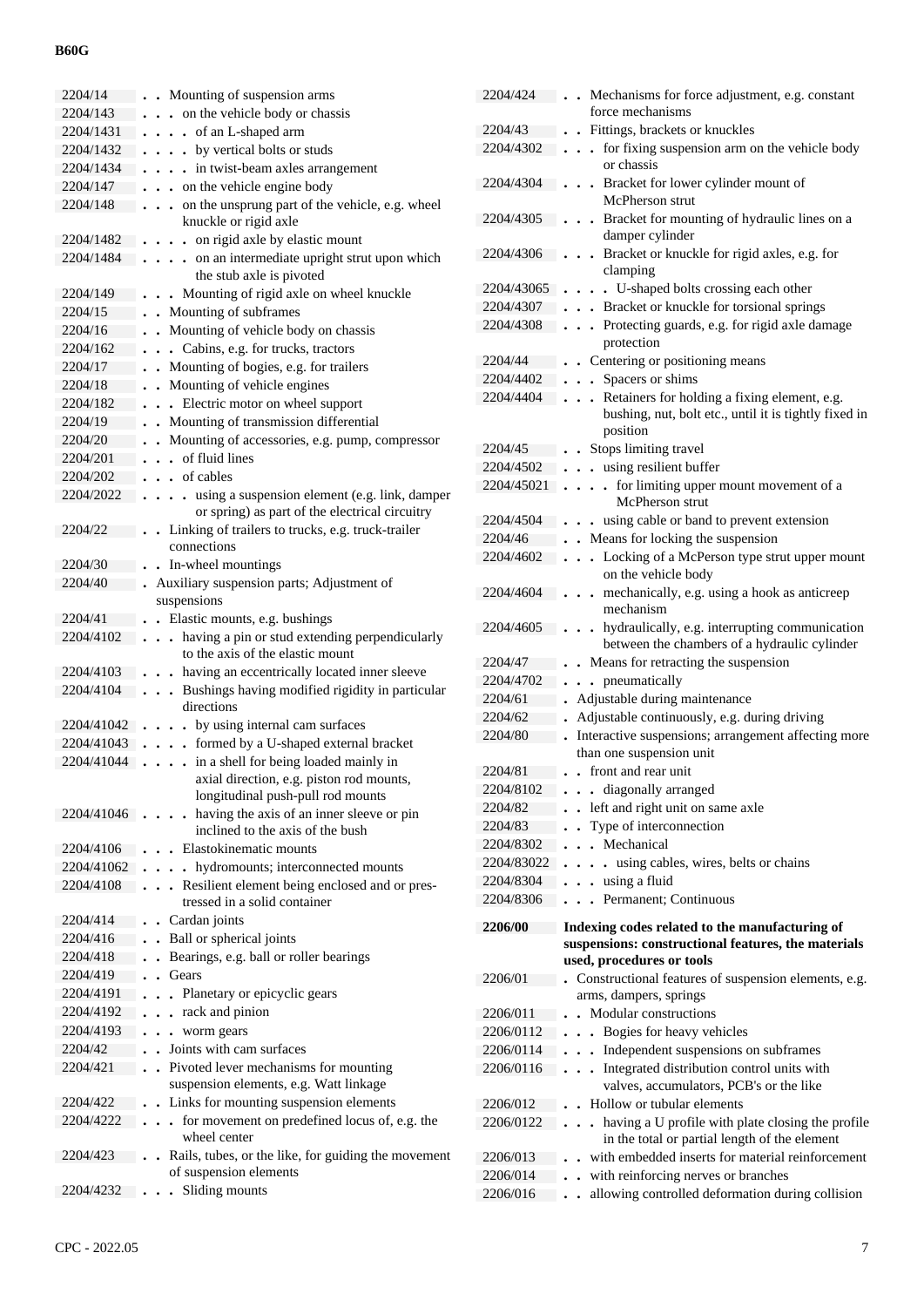| 2206/017  | forming an eye for the bushing                                                   |
|-----------|----------------------------------------------------------------------------------|
| 2206/10   | Constructional features of arms                                                  |
| 2206/11   | the arm being a radius or track or torque or<br>$\cdot$                          |
|           | steering rod or stabiliser end link                                              |
| 2206/111  | of adjustable length<br>$\ddot{\phantom{a}}$                                     |
| 2206/1112 | Manually, for alignment purposes<br>$\ddot{\phantom{a}}$<br>$\ddot{\phantom{0}}$ |
| 2206/1114 | Self-adjustable during driving<br>$\ddot{\phantom{0}}$<br>$\ddot{\phantom{0}}$   |
| 2206/1116 | Actively adjustable during driving<br>$\ddot{\phantom{0}}$                       |
| 2206/12   | with two attachment points on the sprung part<br>$\ddot{\phantom{0}}$            |
|           | of the vehicle                                                                   |
| 2206/121  | the arm having an H or X-shape                                                   |
|           | $\bullet$<br>. the arm having L-shape                                            |
| 2206/122  |                                                                                  |
| 2206/123  | . the arm having T-shape                                                         |
| 2206/124  | the arm having triangular or Y-shape, e.g.                                       |
|           | wishbone                                                                         |
| 2206/13   | with more than two attachment points on the                                      |
|           | sprung part of the vehicle                                                       |
| 2206/14   | the arm forming a U-shaped recess for fitting a                                  |
|           | bush                                                                             |
| 2206/141  | The recess being integrally or seamlessly                                        |
|           | formed                                                                           |
| 2206/15   | the arm being resilient                                                          |
| 2206/16   | the arm having a U profile and/or made of a                                      |
|           | plate                                                                            |
| 2206/161  | with middle section narrower than end                                            |
|           | section                                                                          |
| 2206/162  | with a plate closing the profile in the total or                                 |
|           | partial length of the arm                                                        |
| 2206/20   | Constructional features of semi-rigid axles, e.g.                                |
|           | twist beam type axles                                                            |
| 2206/201  | with detachable cross beam and/or torsion                                        |
|           | stabiliser bar/tube                                                              |
| 2206/202  | with a radially deformed tube as a cross                                         |
|           | member                                                                           |
| 2206/203  | with outwardly bent trailing arms to increase                                    |
|           | the width of the support or wheelbase                                            |
| 2206/30   | Constructional features of rigid axles                                           |
| 2206/31   | Straight axle                                                                    |
| 2206/312  | Cranked axle<br>$\ddot{\phantom{a}}$<br>$\ddot{\phantom{0}}$                     |
| 2206/32   | • Hollow cross section                                                           |
| 2206/40   | Constructional features of dampers and/or springs                                |
|           |                                                                                  |
| 2206/41   | Dampers                                                                          |
| 2206/42   | Springs                                                                          |
| 2206/422  | Accumulators for hydropneumatic springs                                          |
| 2206/4222 | with a flexible separating wall; Membrane                                        |
|           | construction                                                                     |
| 2206/424  | Plunger or top retainer construction for                                         |
|           | bellows or rolling lobe type air springs                                         |
| 2206/426  | Coil springs having a particular shape, e.g.                                     |
|           | curved axis, pig-tail end coils                                                  |
| 2206/427  | Stabiliser bars or tubes                                                         |
| 2206/428  | Leaf springs<br>$\ddot{\phantom{0}}$                                             |
| 2206/50   | Constructional features of wheel supports<br>$\ddot{\phantom{0}}$                |
|           | or knuckles, e.g. steering knuckles, spindle                                     |
|           | attachments                                                                      |
| 2206/60   | Subframe construction                                                            |
| 2206/601  | Hanger bracket<br>$\ddot{\phantom{0}}$                                           |
| 2206/602  | Single transverse beam                                                           |
| 2206/604  | with two parallel beams connected by cross                                       |
|           | members                                                                          |
| 2206/605  | Flexible constructions                                                           |
| 2206/606  | Complex constructions                                                            |
| 2206/70   | Materials used in suspensions                                                    |
|           |                                                                                  |

| 2206/71                | Light weight materials<br>$\ddot{\phantom{0}}$                                                                |
|------------------------|---------------------------------------------------------------------------------------------------------------|
| 2206/7101              | Fiber-reinforced plastics [FRP]<br>$\ddot{\phantom{0}}$                                                       |
| 2206/7102              | • Aluminium alloys                                                                                            |
| 2206/7103              | . Magnesium alloys                                                                                            |
| 2206/7104              | Thermoplastics                                                                                                |
| 2206/71042             | . Polyester elastomer                                                                                         |
| 2206/71043             | . Polyamid elastomer                                                                                          |
| 2206/71044             | Soft nylon<br>$\ddot{\phantom{0}}$                                                                            |
| 2206/7105              | Porous materials, ceramics, e.g. as filling<br>$\overline{a}$                                                 |
|                        | material                                                                                                      |
| 2206/72                | . Steel                                                                                                       |
| 2206/722               | . Plates                                                                                                      |
| 2206/724               | . Wires, bars or the like                                                                                     |
| 2206/73                | . . Rubber; Elastomers                                                                                        |
| 2206/80                | Manufacturing procedures                                                                                      |
| 2206/81                | Shaping<br>$\ddot{\phantom{0}}$                                                                               |
| 2206/8101              | by casting<br>$\ddot{\phantom{0}}$<br>$\ddot{\phantom{0}}$                                                    |
| 2206/81012             | • by injection moulding<br>$\ddot{\phantom{0}}$<br>$\ddot{\phantom{a}}$                                       |
| 2206/8102              | • by stamping<br>$\ddot{\phantom{0}}$                                                                         |
| 2206/81022             | by forging<br>$\ddot{\phantom{0}}$<br>$\ddot{\phantom{0}}$<br>$\ddot{\phantom{0}}$                            |
| 2206/8103              | . by folding or bending<br>$\ddot{\phantom{0}}$                                                               |
| 2206/81035             | involving heating to relieve internal<br>$\ddot{\phantom{a}}$<br>$\ddot{\phantom{0}}$<br>$\ddot{\phantom{0}}$ |
|                        | stresses                                                                                                      |
| 2206/8104              | . by drawing                                                                                                  |
| 2206/8105<br>2206/8106 | • by extrusion<br>by thermal treatment, e.g. curing hardening,                                                |
|                        | vulcanisation                                                                                                 |
| 2206/81062             | to relieve internal stresses, e.g. during<br>$\ddot{\phantom{0}}$                                             |
|                        | folding or bending                                                                                            |
| 2206/8107              | by hydroforming                                                                                               |
| 2206/8108              | by twisting<br>$\ddot{\phantom{0}}$<br>$\ddot{\phantom{a}}$                                                   |
| 2206/8109              | by rolling<br>$\ddot{\phantom{a}}$                                                                            |
| 2206/811               | by cutting<br>$\ddot{\phantom{0}}$                                                                            |
| 2206/8111              | by machining<br>$\ddot{\phantom{0}}$                                                                          |
| 2206/8112              | by thermal spraying of molten material<br>$\ddot{\phantom{0}}$                                                |
| 2206/82                | Joining                                                                                                       |
| 2206/8201              | by welding                                                                                                    |
| 2206/82012             | . Pressure welding<br>$\ddot{\phantom{0}}$<br>$\bullet$                                                       |
| 2206/82013             | Friction or heat welding                                                                                      |
| 2206/82014             | Magnetic pulse welding (welding by<br>magnetic pulse in general <b>B23K 20/06</b> )                           |
| 2206/8205              | by conical or compressed rubber clamping                                                                      |
|                        | inserts as joining means                                                                                      |
| 2206/8206              | by riveting                                                                                                   |
| 2206/8207              | by screwing                                                                                                   |
| 2206/8208              | by hemming or seaming, e.g. by folding of                                                                     |
|                        | the rim                                                                                                       |
| 2206/8209              | by deformation                                                                                                |
| 2206/82092             | . by press-fitting                                                                                            |
| 2206/821               | by gluing<br>$\bullet$                                                                                        |
| 2206/83                | Punching                                                                                                      |
| 2206/84                | Hardening                                                                                                     |
| 2206/8401              | Annealing                                                                                                     |
| 2206/8402              | Quenching<br>$\ddot{\phantom{0}}$                                                                             |
| 2206/8403              | Shot-peening                                                                                                  |
| 2206/85                | Filament winding                                                                                              |
| 2206/90                | Maintenance                                                                                                   |
| 2206/91                | Assembly procedures                                                                                           |
| 2206/911               | using a modification kit                                                                                      |
| 2206/92                | Tools or equipment used for assembling                                                                        |
| 2206/921               | Coil spring compressor                                                                                        |
| 2206/93                | Tools used for adjustments                                                                                    |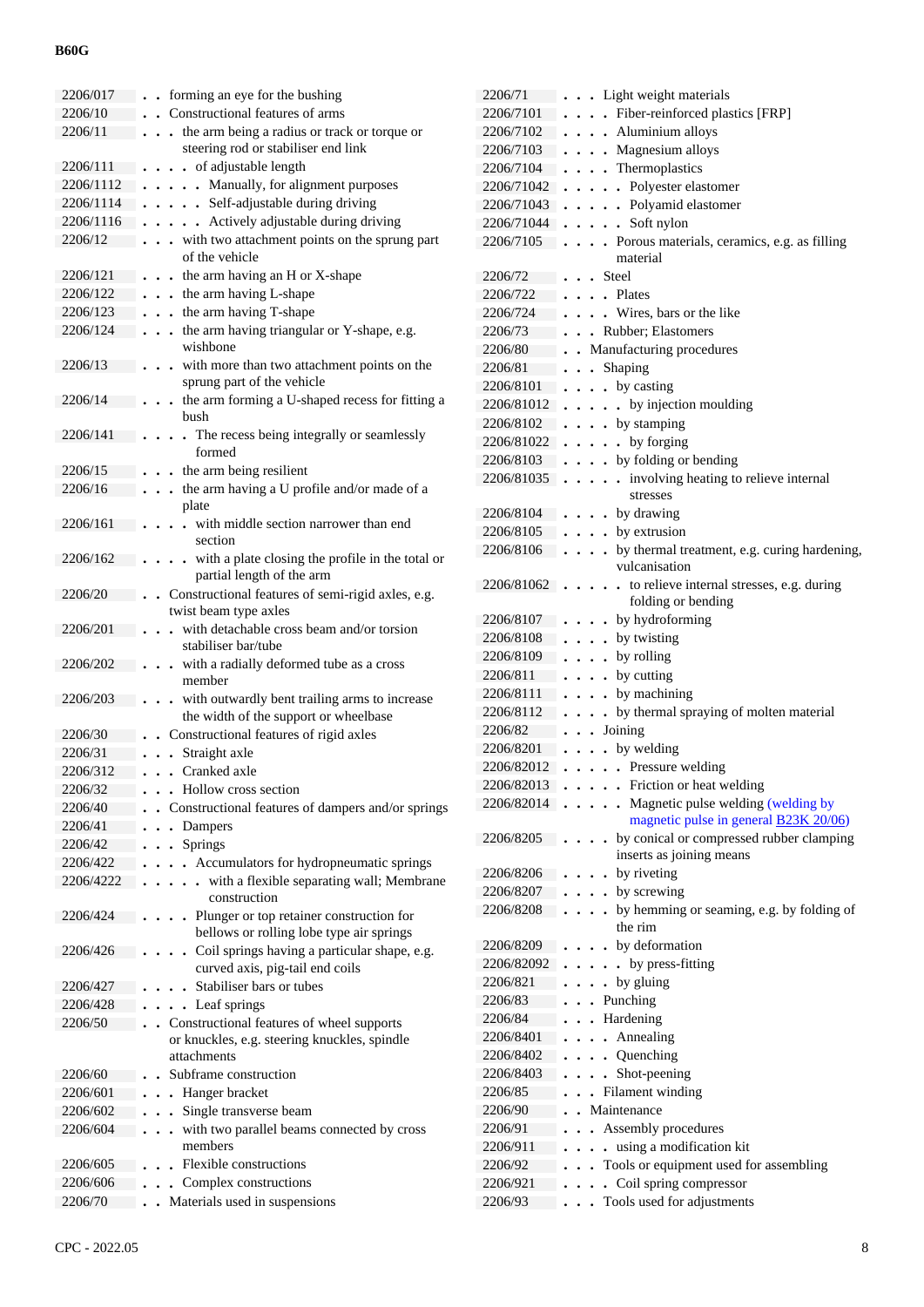| 2206/931       | • McPherson strut positioning tool                    |
|----------------|-------------------------------------------------------|
| 2206/94        | Tools used for supporting parts                       |
| 2206/99        | Suspension element selection procedure                |
|                | depending on loading or performance                   |
|                | requirements, e.g. selection of damper, spring        |
|                | or bush                                               |
| <b>2300/00</b> | Indexing codes relating to the type of vehicle        |
| 2300/02        | Trucks; Load vehicles                                 |
| 2300/022       | Fork lift trucks, Clark<br>$\ddot{\phantom{0}}$       |
| 2300/024       | Light trucks<br>$\ddot{\phantom{0}}$                  |
| 2300/026       | Heavy duty trucks<br>$\ddot{\phantom{0}}$             |
| 2300/0262      | Multi-axle trucks<br>$\overline{\phantom{a}}$         |
| 2300/03        | Silo or fluid transporting vehicles                   |
| 2300/04        | Trailers                                              |
| 2300/042       | Semi-trailers                                         |
| 2300/044       | Truck-trailer connections                             |
| 2300/06        | Cranes                                                |
| 2300/07        | Off-road vehicles                                     |
| 2300/08        | Agricultural vehicles                                 |
| 2300/082       | <b>Tractors</b>                                       |
| 2300/083       | Boom carrying vehicles, e.g. for crop spraying        |
| 2300/084       | Ridable lawn mowers                                   |
| 2300/09        | Construction vehicles, e.g. graders, excavators       |
| 2300/10        | Railway vehicles                                      |
| 2300/102       | having track following mechanismn for lateral         |
|                | stability                                             |
| 2300/12        | Cycles; Motorcycles                                   |
| 2300/122       | <b>Trikes</b><br>$\ddot{\phantom{0}}$                 |
| 2300/124       | Quads<br>$\ddot{\phantom{0}}$                         |
| 2300/13        | Small sized city motor vehicles                       |
| 2300/14        | <b>Buses</b>                                          |
| 2300/16        | Aeroplanes                                            |
| 2300/18        | Helicopters                                           |
| 2300/20        | <b>Toys</b>                                           |
| 2300/22        | Perambulators                                         |
| 2300/24        | Wheelchairs                                           |
| 2300/26        | Carts                                                 |
| 2300/27        | Racing vehicles, e.g. F1                              |
| 2300/28        | Amphibious vehicles                                   |
| 2300/30        | Load ramps                                            |
| 2300/32        | <b>Track vehicles</b>                                 |
| 2300/322       | Snowmobiles                                           |
| 2300/34        | Ambulances                                            |
| 2300/36        | Independent Multi-axle long vehicles                  |
| 2300/37        | Vehicles having steerable wheels mounted on a         |
|                | vertically moving column                              |
| 2300/38        | Low or lowerable bed vehicles                         |
| 2300/40        | Variable track or wheelbase vehicles                  |
| 2300/402       | Extra load carrying wheels, e.g. tag axles<br>$\cdot$ |
| 2300/45        | Rolling frame vehicles                                |
| 2300/50        | Electric vehicles; Hybrid vehicles                    |
| 2300/60        | Vehicles using regenerative power                     |
| 2400/00        | Indexing codes relating to detected, measured or      |
|                | calculated conditions or factors                      |
| 2400/05        | Attitude                                              |
| 2400/051       | Angle<br>$\ddot{\phantom{0}}$                         |
| 2400/0511      | Roll angle<br>$\ddot{\phantom{0}}$                    |
| 2400/0512      | Pitch angle<br>$\ddot{\phantom{0}}$                   |
| 2400/0513      | . Yaw angle                                           |
| 2400/0514      | . Wheel angle detection                               |
| 2400/05142     | Wheel camber<br>$\ddot{\phantom{0}}$                  |

| 2400/05144 | . Wheel toe                                                                        |
|------------|------------------------------------------------------------------------------------|
| 2400/05146 | . Wheel caster                                                                     |
|            |                                                                                    |
| 2400/0516  | Angular position of a suspension element                                           |
| 2400/05162 | the element being a suspension arm<br>$\ddot{\phantom{0}}$<br>$\ddot{\phantom{0}}$ |
| 2400/052   | • Angular rate                                                                     |
| 2400/0521  | . Roll rate                                                                        |
| 2400/0522  | Pitch rate                                                                         |
| 2400/0523  | • Yaw rate                                                                         |
| 2400/053   | • Angular acceleration                                                             |
| 2400/0531  | . Roll acceleration                                                                |
| 2400/0532  | . Pitch acceleration                                                               |
| 2400/0533  | . Yaw acceleration                                                                 |
| 2400/10    | Acceleration; Deceleration                                                         |
| 2400/102   | vertical                                                                           |
| 2400/104   | . lateral or transversal with regard to vehicle                                    |
| 2400/1042  | using at least two sensors<br>$\mathbf{r}$                                         |
| 2400/106   | . longitudinal with regard to vehicle, e.g. braking                                |
| 2400/1062  | . . using at least two sensors                                                     |
| 2400/20    | . Speed                                                                            |
| 2400/202   | Piston speed; Relative velocity between vehicle<br>$\ddot{\phantom{a}}$            |
|            | body and wheel                                                                     |
| 2400/204   | . Vehicle speed<br>$\ddot{\phantom{0}}$                                            |
| 2400/2042  | . Lateral speed                                                                    |
| 2400/206   | Body oscillation speed; Body vibration frequency<br>$\ddot{\phantom{0}}$           |
| 2400/208   | of wheel rotation<br>$\bullet$                                                     |
| 2400/25    | Stroke; Height; Displacement                                                       |
| 2400/252   | vertical<br>$\ddot{\phantom{a}}$                                                   |
| 2400/256   | . . horizontal                                                                     |
| 2400/257   | . transversal with regard to vehicle                                               |
| 2400/258   | . longitudinal with regard to vehicle                                              |
|            | $\bullet$                                                                          |
| 2400/30    | Propulsion unit conditions                                                         |
| 2400/302   | Selected gear ratio; Transmission function                                         |
| 2400/304   | neutral position                                                                   |
| 2400/306   | . . overdrive                                                                      |
| 2400/31    | Clutch condition                                                                   |
| 2400/32    | Torque on propulsion shaft                                                         |
| 2400/33    | Throttle position<br>$\ddot{\phantom{a}}$                                          |
| 2400/34    | Accelerator pedal position                                                         |
| 2400/35    | Position of fuel or air injector                                                   |
| 2400/36    | Functioning of turbocharger                                                        |
| 2400/37    | Brake pad or disc friction                                                         |
| 2400/38    | Speed of engine rotation                                                           |
| 2400/382   | Ignition switch<br>$\ddot{\phantom{0}}$                                            |
| 2400/39    | Brake pedal position                                                               |
| 2400/40    | Steering conditions                                                                |
| 2400/41    | Steering angle                                                                     |
| 2400/412   | of steering wheel or column<br>$\ddot{\phantom{0}}$                                |
| 2400/4122  | Neutral position detection                                                         |
| 2400/42    | Steering torque                                                                    |
| 2400/44    | Steering speed                                                                     |
| 2400/46    | Steering frequency                                                                 |
| 2400/47    | Rear wheel steering                                                                |
| 2400/50    | Pressure                                                                           |
| 2400/51    | in suspension unit                                                                 |
| 2400/512   | in spring<br>$\ddot{\phantom{0}}$                                                  |
| 2400/5122  | Fluid spring                                                                       |
| 2400/51222 | Pneumatic                                                                          |
| 2400/518   |                                                                                    |
|            | in damper                                                                          |
| 2400/5182  | Fluid damper                                                                       |
| 2400/52    | in tyre                                                                            |
| 2400/60    | Load                                                                               |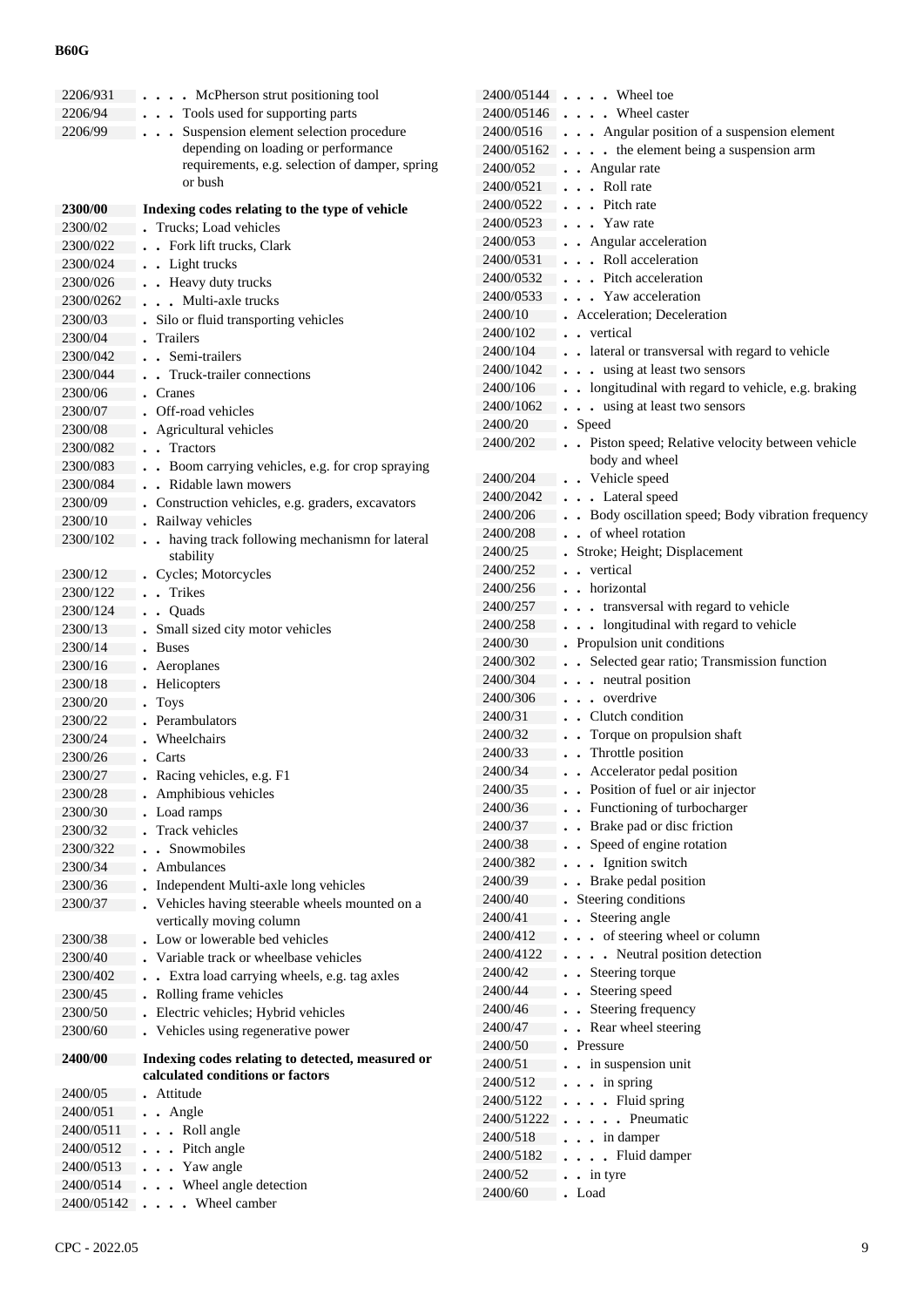| 2400/61   | • Load distribution                                  | 2401/21   | • Laser                                                              |
|-----------|------------------------------------------------------|-----------|----------------------------------------------------------------------|
| 2400/62   | • Seat occupation; Passenger presence                | 2401/22   | . Radioactivity sensitive materials                                  |
| 2400/63   | . . Location of the center of gravity                | 2401/23   | . Memory materials                                                   |
| 2400/64   | Wheel forces, e.g. on hub, spindle or bearing        | 2401/24   | . Heat sensitive materials; temperature gauge                        |
| 2400/70   | Temperature of vehicle part or in the vehicle        | 2401/25   | . Capacitance type, e.g. as level indicator                          |
| 2400/71   | • of suspension unit                                 | 2401/26   | . Resistance type, e.g. as level indicator                           |
| 2400/712  | $\cdot$ of spring                                    | 2401/27   | Gravitational, e.g. pendulum or axial movement                       |
| 2400/7122 | . Fluid spring                                       |           | type                                                                 |
| 2400/716  | . of damper                                          | 2401/28   | . Gyroscopes                                                         |
|           |                                                      | 2401/90   | Single sensor for two or more measurements                           |
| 2400/7162 | . Fluid damper                                       | 2401/902  |                                                                      |
| 2400/72   | . . in vehicle interior                              |           | . . the sensor being an xy axis sensor                               |
| 2400/73   | . . of other part than suspension unit               | 2401/904  | . . the sensor being an xyz axis sensor                              |
| 2400/732  | $\cdots$ of propulsion unit                          | 2500/00   | Indexing codes relating to the regulated action or                   |
| 2400/80   | Exterior conditions                                  |           | device                                                               |
| 2400/82   | . Ground surface                                     | 2500/02   | . Supply or exhaust flow rates; Pump operation                       |
| 2400/821  | . Uneven, rough road sensing affecting vehicle       | 2500/022  | . Minimisation of pressure cavitation effects upon                   |
|           | body vibration                                       |           | demand                                                               |
| 2400/822  | Road friction coefficient determination<br>$\cdots$  | 2500/04   | - using inertia type valves                                          |
|           | affecting wheel traction                             | 2500/10   | . Damping action or damper                                           |
| 2400/8222 | . Hydroplaning                                       | 2500/102  | . . stepwise                                                         |
| 2400/823  | . Obstacle sensing                                   | 2500/104  | continuous                                                           |
| 2400/824  | . Travel path sensing; Track monitoring              | 2500/106  | . . duty rate                                                        |
| 2400/84   | . Atmospheric conditions                             | 2500/11   | . . Damping valves                                                   |
| 2400/841  | . Wind                                               | 2500/112  | . Fluid actuation                                                    |
| 2400/842  | . Temperature                                        |           |                                                                      |
| 2400/8422 | $\cdots$ of air                                      | 2500/114  | . pressure regulating valves                                         |
| 2400/8424 | . of ground or road                                  | 2500/116  | for damping pressure oscillations of the fluid in                    |
| 2400/843  | . Humidity; Rainfall                                 |           | hydraulic lines                                                      |
| 2400/845  | . Darkness                                           | 2500/20   | • Spring action or springs                                           |
| 2400/847  | . Sunshine; Light                                    | 2500/201  | . Air spring system type                                             |
| 2400/90   | Other conditions or factors                          | 2500/2012 | . Open systems                                                       |
| 2400/91   | Frequency                                            | 2500/2014 | . Closed systems                                                     |
| 2400/92   | Travelling or driving time                           | 2500/202  | . Height or leveling valve for air-springs                           |
| 2400/922  | Travelling distance                                  | 2500/2021 | . Arrangement of valves                                              |
| 2400/94   | . . Deformation of a vehicle part                    | 2500/2022 | . with valve seat actuation for selectively                          |
| 2400/942  | . of vehicle body                                    |           | adjusting neutral height                                             |
| 2400/95   | . . Position of vehicle body elements                | 2500/203  | . Distributor valve units comprising several                         |
|           |                                                      |           | elements, e.g. valves, pump or accumulators                          |
| 2400/952  | . of door or bonnet                                  | 2500/204  | . Pressure regulating valves for air-springs                         |
| 2400/954  | . . Wheelbase                                        | 2500/2041 | for variable volume air springs, e.g. using                          |
| 2400/96   | Presence, absence or inactivity of driver            |           | accumulators as expansion chambers                                   |
| 2400/97   | Relation between towing and towed vehicle, e.g.      | 2500/2042 | . . Air filling valves                                               |
|           | tractor-trailer combination                          | 2500/2043 | Wheatstone bridge type valve arrangements<br>$\ddot{\phantom{0}}$    |
| 2400/972  | . Angle of articulation                              | 2500/2044 | . Air exhausting valves                                              |
| 2400/98   | Stabiliser movement                                  | 2500/2046 | Pressure equalising valves between two units<br>$\ddot{\phantom{a}}$ |
| 2401/00   | Indexing codes relating to the type of sensors based | 2500/205  | . Air-compressor operation                                           |
|           | on the principle of their operation                  | 2500/206  | Variable pressure accumulators for<br>$\ddot{\phantom{a}}$           |
| 2401/10   | Piezoelectric elements                               |           | hydropneumatic suspensions                                           |
| 2401/11   | Electrostrictive transducers                         | 2500/2062 | . by varying the air-pressure of the accumulator                     |
| 2401/12   | Strain gauge                                         | 2500/2064 | . by varying the number of accumulators                              |
| 2401/122  | . Wheatstone bridge circuit                          |           | connected in parallel to the hydraulic cylinder                      |
| 2401/14   | Photo or light sensitive means, e.g. Infrared        | 2500/22   | . . Spring constant                                                  |
| 2401/142  | . Visual Display Camera, e.g. LCD                    | 2500/30   | . Height or ground clearance                                         |
|           |                                                      | 2500/302  | . . using distributor valves                                         |
| 2401/144  | • Fiber optic sensor                                 | 2500/32   | . . of only one vehicle part or side                                 |
| 2401/15   | Doppler effect                                       | 2500/322  | . only front part                                                    |
| 2401/16   | GPS track data                                       | 2500/324  | . only rear part                                                     |
| 2401/17   | Magnetic/Electromagnetic                             | 2500/326  | . only left or right side                                            |
| 2401/172  | . Hall effect                                        | 2500/40   | . Steering                                                           |
| 2401/174  | . Radar                                              | 2500/42   | . . Sensibility                                                      |
| 2401/176  | Radio or audio sensitive means, e.g. Ultrasonic      |           |                                                                      |
| 2401/19   | Speech recognising means                             |           |                                                                      |
| 2401/20   | Switches, e.g. mercury or ball type switches         |           |                                                                      |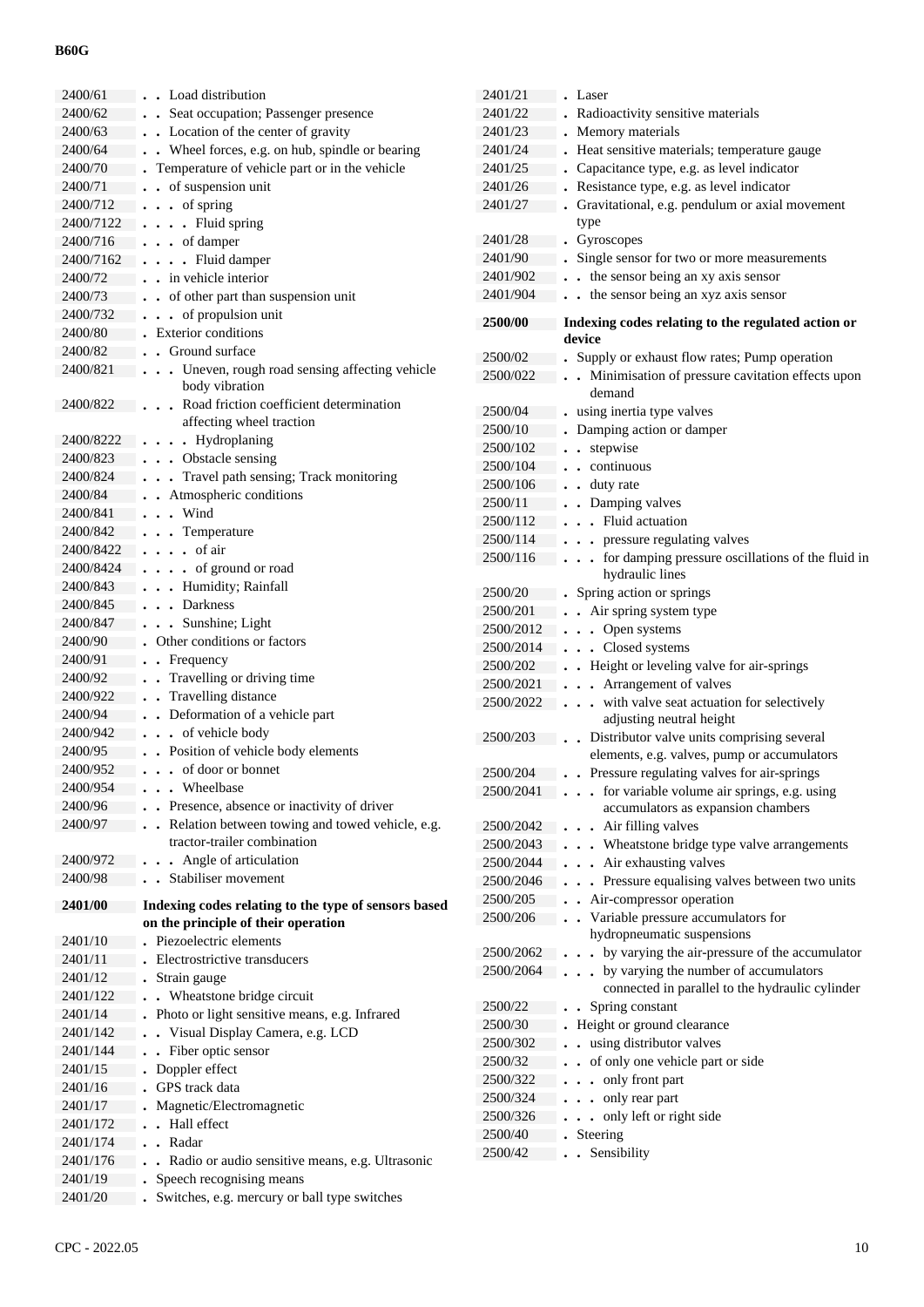| 2600/00   | Indexing codes relating to particular elements,                                    |  |
|-----------|------------------------------------------------------------------------------------|--|
|           | systems or processes used on suspension systems or                                 |  |
|           | suspension control systems                                                         |  |
| 2600/02   | Retarders, delaying means, dead zones, threshold                                   |  |
|           | values, cut-off frequency, timer interruption                                      |  |
| 2600/04   | Means for informing, instructing or displaying                                     |  |
| 2600/042  | Monitoring means                                                                   |  |
| 2600/0422 | involving data transmission, e.g. via satellite                                    |  |
|           | or GPS; for data monitoring, telemetry or                                          |  |
|           | platooning purposes                                                                |  |
| 2600/044  | Alarm means                                                                        |  |
| 2600/07   | Inhibiting means                                                                   |  |
| 2600/08   | Failure or malfunction detecting means                                             |  |
| 2600/082  | Sensor drift<br>$\ddot{\phantom{0}}$                                               |  |
| 2600/084  | Supervisory systems<br>$\ddot{\phantom{a}}$                                        |  |
| 2600/086  | Redundant systems<br>$\ddot{\phantom{0}}$                                          |  |
| 2600/09   | Feedback signal                                                                    |  |
| 2600/11   | Feedforward signal                                                                 |  |
| 2600/12   | Sampling or average detecting; Addition or                                         |  |
|           | substraction                                                                       |  |
| 2600/122  | Summation signal                                                                   |  |
| 2600/124  | Error signal                                                                       |  |
| 2600/14   | Differentiating means, i.e. differential control                                   |  |
| 2600/16   | Integrating means, i.e. integral control                                           |  |
| 2600/17   | Proportional control, i.e. gain control                                            |  |
| 2600/172  | Weighting coefficients or factors                                                  |  |
| 2600/18   | Automatic control means                                                            |  |
| 2600/181  | Signal modulation; pulse-width, frequency-phase                                    |  |
| 2600/182  | Active control means                                                               |  |
| 2600/184  | Semi-Active control means<br>$\ddot{\phantom{0}}$                                  |  |
| 2600/186  | Analogue Controller Details and Signal<br>$\ddot{\phantom{a}}$<br>Treatment        |  |
| 2600/187  |                                                                                    |  |
| 2600/1871 | Digital Controller Details and Signal Treatment<br>Optimal control; Kalman Filters |  |
| 2600/1872 | $\ddot{\phantom{0}}$<br>Observer; Luaponov function                                |  |
| 2600/1873 | $\ddot{\phantom{0}}$<br><b>Model Following</b><br>$\ddot{\phantom{a}}$             |  |
| 2600/1874 | Modal analysis<br>$\ddot{\phantom{0}}$                                             |  |
| 2600/1875 | Other parameter or state estimation methods<br>$\ddot{\phantom{0}}$                |  |
|           | not involving the mathematical modelling of                                        |  |
|           | the vehicle                                                                        |  |
| 2600/1876 | Artificial intelligence                                                            |  |
| 2600/1877 | <b>Adaptive Control</b>                                                            |  |
| 2600/1878 | <b>Neural Networks</b><br>$\overline{a}$                                           |  |
| 2600/1879 | <b>Fuzzy Logic Control</b><br>$\ddot{\phantom{a}}$                                 |  |
| 2600/188  | Spectral analysis; Transformations                                                 |  |
| 2600/1881 | Integral<br>$\ddot{\phantom{0}}$                                                   |  |
| 2600/1882 | Fourier<br>$\ddot{\phantom{0}}$                                                    |  |
| 2600/1883 | z-transform                                                                        |  |
| 2600/1884 | Laplace<br>$\ddot{\phantom{0}}$                                                    |  |
| 2600/1885 | Euler equations<br>$\ddot{\phantom{0}}$                                            |  |
| 2600/189  | Statistical analysis<br>$\ddot{\phantom{0}}$                                       |  |
| 2600/20   | Manual control or setting means                                                    |  |
| 2600/202  | using a remote, e.g. cordless, transmitter or<br>$\ddot{\phantom{0}}$              |  |
|           | receiver unit                                                                      |  |
| 2600/204  | Joystick actuated suspension                                                       |  |
| 2600/206  | • Control-by-wire                                                                  |  |
| 2600/21   | Self-controlled or adjusted                                                        |  |
| 2600/22   | Magnetic elements                                                                  |  |
| 2600/24   | permanent magnets                                                                  |  |
| 2600/26   | Electromagnets; Solenoids                                                          |  |
| 2600/28   | Temporary fluctuations                                                             |  |
| 2600/41   | SISO system, i.e. single input - single output system                              |  |

| 2600/43        | MIMO system, i.e. multi input - multi output system                      |
|----------------|--------------------------------------------------------------------------|
| 2600/44        | Vibration noise suppression                                              |
| 2600/60        | Signal noise suppression; Electronic filtering means                     |
| 2600/602       | high pass                                                                |
| 2600/604       | low pass                                                                 |
| 2600/66        | Humidifying or drying means                                              |
| 2600/68        | Filtering means, e.g. fluid filters                                      |
| 2600/70        | Computer memory; Data storage, e.g. maps for                             |
|                | adaptive control                                                         |
| 2600/702       | . Parallel processing                                                    |
| 2600/704       | Electronic tags containing data, e.g. identification                     |
|                | number of a component; Gain values for the                               |
|                | control of the unit, etc.                                                |
| 2600/71        | Distributed control; Master - slave controllers;                         |
|                | Remote control units                                                     |
| 2600/72        | Cooling or warming means                                                 |
| 2600/73        | Electrical control                                                       |
| 2600/74        | Analog systems                                                           |
| 2600/76        | Digital systems                                                          |
| 2600/77        | A/D, D/A signal converters                                               |
| 2600/82        | duty rate function                                                       |
| 2600/85        | Speed of regulation                                                      |
| 2600/90        | other signal treatment means                                             |
| <b>2800/00</b> | Indexing codes relating to the type of movement or                       |
|                | to the condition of the vehicle and to the end result                    |
|                | to be achieved by the control action                                     |
| 2800/01        | Attitude or posture control                                              |
| 2800/012       | Rolling condition<br>$\ddot{\phantom{a}}$                                |
| 2800/0122      | Roll rigidity ratio; Warping<br>$\ddot{\phantom{0}}$                     |
| 2800/0124      | . . Roll-over conditions                                                 |
| 2800/014       | . Pitch: Nose dive                                                       |
|                |                                                                          |
| 2800/016       | Yawing condition<br>$\ddot{\phantom{0}}$                                 |
| 2800/019       | Inclination due to load distribution or road                             |
|                | gradient                                                                 |
| 2800/0192      | longitudinal with regard to vehicle                                      |
| 2800/0194      | transversal with regard to vehicle                                       |
| 2800/16        | Running                                                                  |
| 2800/162       | Reducing road induced vibrations                                         |
| 2800/164       | Heaving; Squatting                                                       |
| 2800/166       | Platooning                                                               |
| 2800/18        | Starting, accelerating                                                   |
| 2800/182       | Traction                                                                 |
| 2800/20        | Stationary vehicle                                                       |
| 2800/202       | kneeling, e.g. for letting passengers on/off                             |
| 2800/203       | lowering the floor for loading/unloading<br>$\ddot{\phantom{a}}$         |
| 2800/204       | adjusting floor height to the loading ramp level<br>$\ddot{\phantom{0}}$ |
| 2800/2042      | using an anticreep mechanism to lock the<br>$\overline{a}$               |
|                | height                                                                   |
| 2800/205       | jacking-up for changing tyre or vehicle inspection                       |
| 2800/21        | Traction, slip, skid or slide control                                    |
| 2800/212       | Transversal; Side-slip during cornering                                  |
| 2800/213       | by applying forward/backward torque on each<br>$\ddot{\phantom{0}}$      |
|                | wheel individually                                                       |
| 2800/214       | by varying the load distribution                                         |
| 2800/215       | by applying a braking action on each wheel<br>$\ddot{\phantom{0}}$       |
| 2800/22        | individually                                                             |
|                | Braking, stopping<br>$\ddot{\phantom{0}}$                                |
| 2800/222       | during collision                                                         |
| 2800/224       | automatically, based on dangerous living style<br>$\ddot{\phantom{0}}$   |
| 2800/226       | automatically, based on stopping at a preset or<br>target point position |